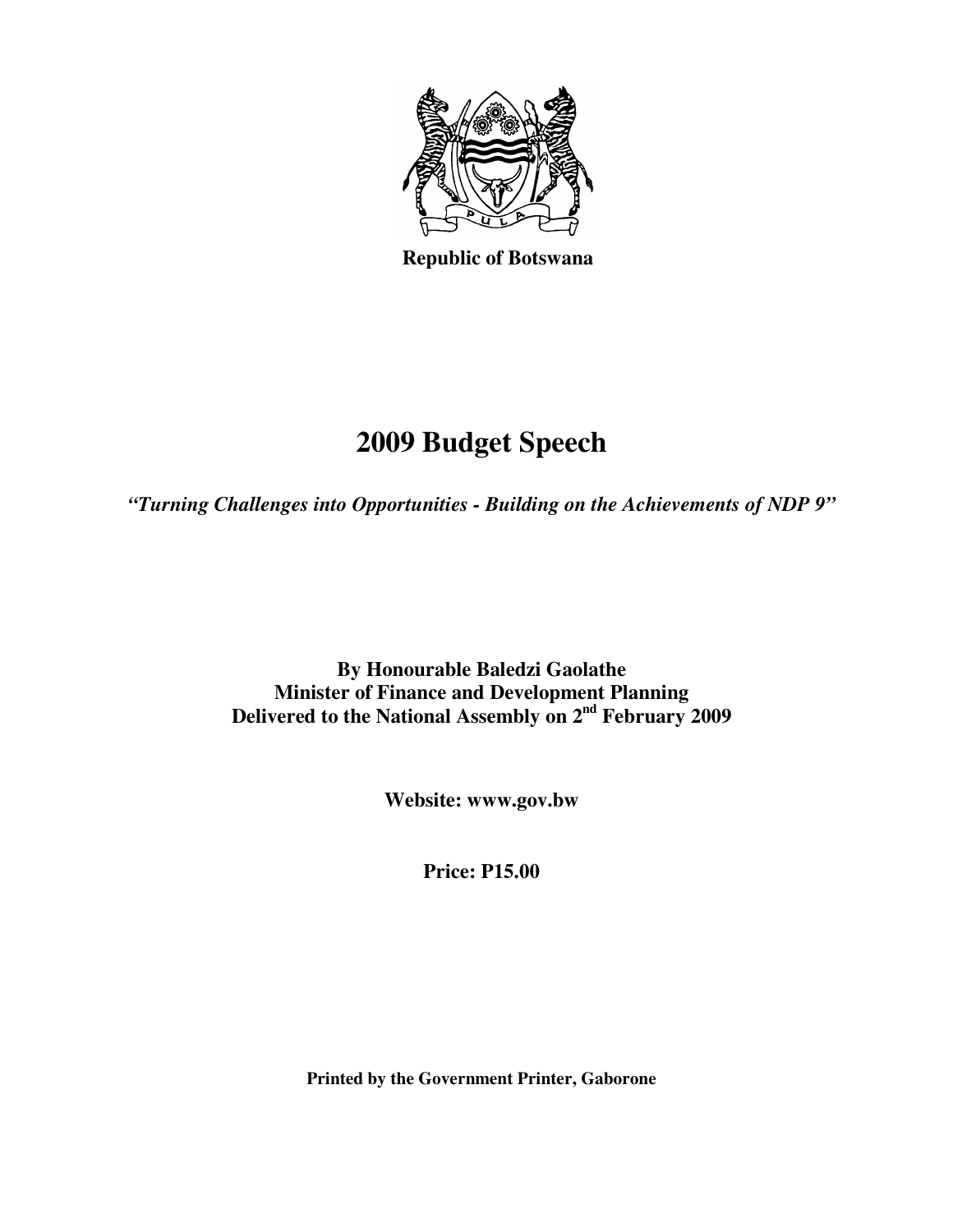# **TABLE OF CONTENTS**

| <b>INTERNATIONAL AND REGIONAL ECONOMIC REVIEW 3</b> |  |
|-----------------------------------------------------|--|
|                                                     |  |
|                                                     |  |
|                                                     |  |
|                                                     |  |
|                                                     |  |
|                                                     |  |
|                                                     |  |
|                                                     |  |
|                                                     |  |
|                                                     |  |
|                                                     |  |
|                                                     |  |
|                                                     |  |
|                                                     |  |
|                                                     |  |
|                                                     |  |
|                                                     |  |
|                                                     |  |
|                                                     |  |
|                                                     |  |
|                                                     |  |
|                                                     |  |
|                                                     |  |
|                                                     |  |
|                                                     |  |
|                                                     |  |
|                                                     |  |
|                                                     |  |
|                                                     |  |
|                                                     |  |
|                                                     |  |
|                                                     |  |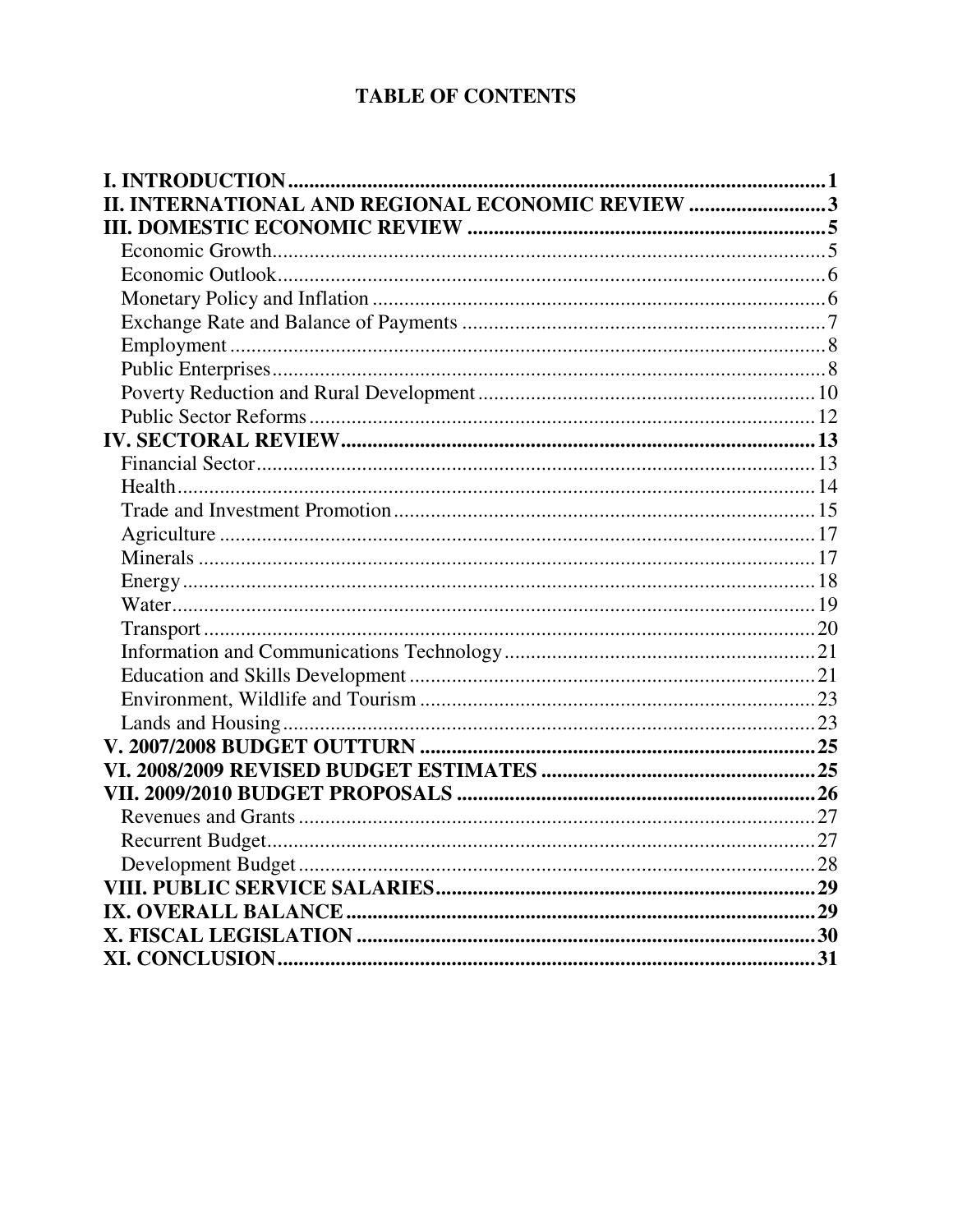# **I. INTRODUCTION**

1. Mr. Speaker, I have the honour to present to the National Assembly budget proposals for the 2009/2010 financial year.

2. The budget proposals that I will present shortly mark the beginning of the tenth National Development Plan, or NDP 10. Unlike the previous Plans, NDP 10 will cover a period of seven years, from April 2009 through March 2016. The preparations of NDP 10 started in July 2007 and its draft has already been discussed by a National Stakeholders Conference and comments have been incorporated. Parliamentary discussion of the draft Plan has been delayed to take into account the unfolding global financial crisis and consequent economic slow down. The debate will now take place in July this year. The budget estimates that I will present later, represent, not only the first building block towards NDP 10, but also mark the start of the last lap in the quest for "Prosperity for All" by 2016. The adopted theme for NDP 10 is, rightly, *'Accelerating Vision 2016 Through NDP 10'*. Indeed NDP 10 provides another opportunity to accelerate economic growth, reduce poverty, diversify the economic base, and create more and sustainable employment opportunities, all of which are espoused in Vision 2016*, Long Term Vision for Botswana, 'Towards Prosperity for All'*.

3. NDP 10 will take us to the year 2016, marking 50 years of Independence. So far, Botswana has made considerable progress in economic and social development over the years. Some of the achievements to build on include; reduction in the number of people living in absolute poverty; increased access to education, health facilities and potable drinking water; provision of basic shelter; growth in jobs created; considerable diversification of the economy; sustained economic growth as well as improved investment climate; to name a few. This progress was due to the complementary economic, cultural and socio-political factors, including sound financial management and prudent use of resources. These achievements have also set the stage for future challenges and opportunities.

4. Mr. Speaker, as we start NDP 10, we should build on the achievements of NDP 9 and previous Plans. NDP 9, being the first Plan which incorporated the objectives of Vision 2016 has, therefore, aligned the country's traditional medium-term development planning to its long term Vision. NDP 10 adopts a broader multi-sectoral long-term approach, which not only considers social and human development issues, but re-emphasises the importance of results and value for money. It is in this light that the adopted theme of this year's Budget Speech is *"Turning Challenges into Opportunities – Building on the Achievements of NDP 9"*.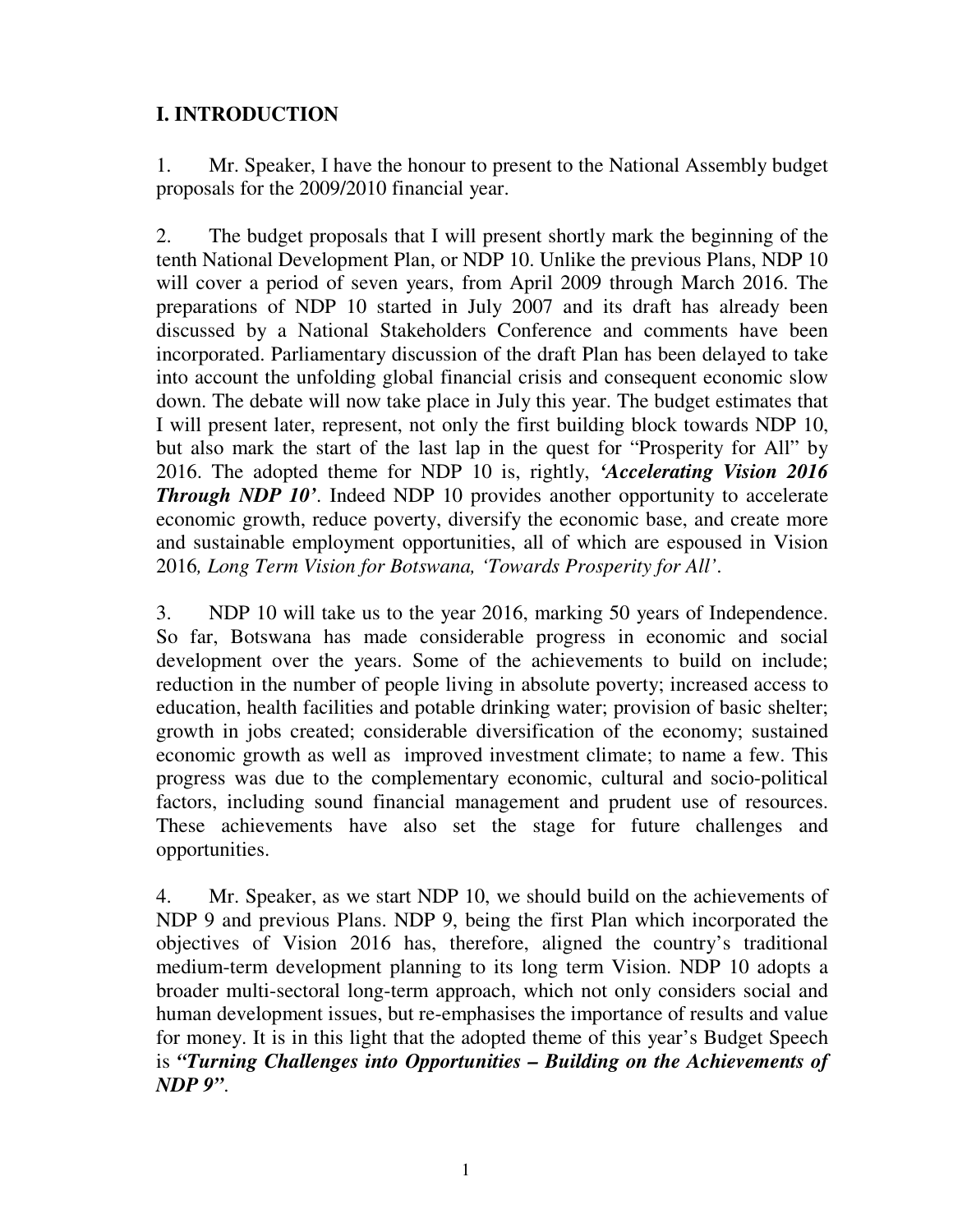5. As we made notable progress in terms of economic growth, we have also matured as a democracy. In this regard, *we should build on our past achievements* and continue to adopt strategies that will enhance participatory democracy. In this light, the Independent Electoral Commission has stepped up civic education and voter information dissemination in the run–up to the 2009 general elections, the ninth elections to be held over the past 44 years.

6. Mr. Speaker, for the eighth successive year, the country's favourable investment grade sovereign credit ratings by both Moody's Investors Service and Standard and Poor's have been retained at grade "A". This is a worthy achievement in the context of the global credit crisis and economic downturn, which has resulted in ratings for several other countries being downgraded. It demonstrates the benefits of a prudent approach to macroeconomic policy, which has emphasised the need to build up financial resources to alleviate the impact of adverse economic shocks which may arise. Nevertheless, in their reviews, the rating agencies warned that, notwithstanding the stable outlook, there is need to maintain financial discipline and continue to pursue structural reforms aimed at nurturing diversification in order to reduce reliance on diamond mining.

7. The current global financial crisis has evolved into a widespread economic crisis, which has resulted in a sharp decline in private demand especially in major industrial economies. This crisis continues to affect Botswana, mainly through lower mineral exports, and hence reduction in Government revenues. It is going to be crucial for us to find innovative ways of addressing our development needs within the limited expected revenues. There is need for all to exercise even more financial restraint and discipline to smooth the adjustment process necessitated by the decline in mineral revenues. It is for this reason that a number of belttightening measures will be adopted for the 2009/2010 financial year and beyond. These measures include minimal growth in fleet expansion as well as zero growth for travelling votes, and manpower establishment, except for a few critical departments such as new primary schools, new and upgraded health facilities, as well as the new Department of Internship Programme. Other measures may be invoked during the year, should the need arise.

8. This year's theme, Mr. Speaker, provides another opportunity to all of us; Government, the private sector, non-governmental organisations, labour unions and other stakeholders to review recent developments, and identify constraints and challenges with a view to turning them into opportunities which we should exploit to achieve economic growth. This includes exploring development opportunities in the regional and international markets, that complement the development agenda of the country. I have no doubt, that if **we build on the achievements of NDP 9**, we can identify points of leverage to reposition Botswana as one of the most competitive and fastest growing economies in the world. In addition, as the 2009/2010 financial year marks the first year of NDP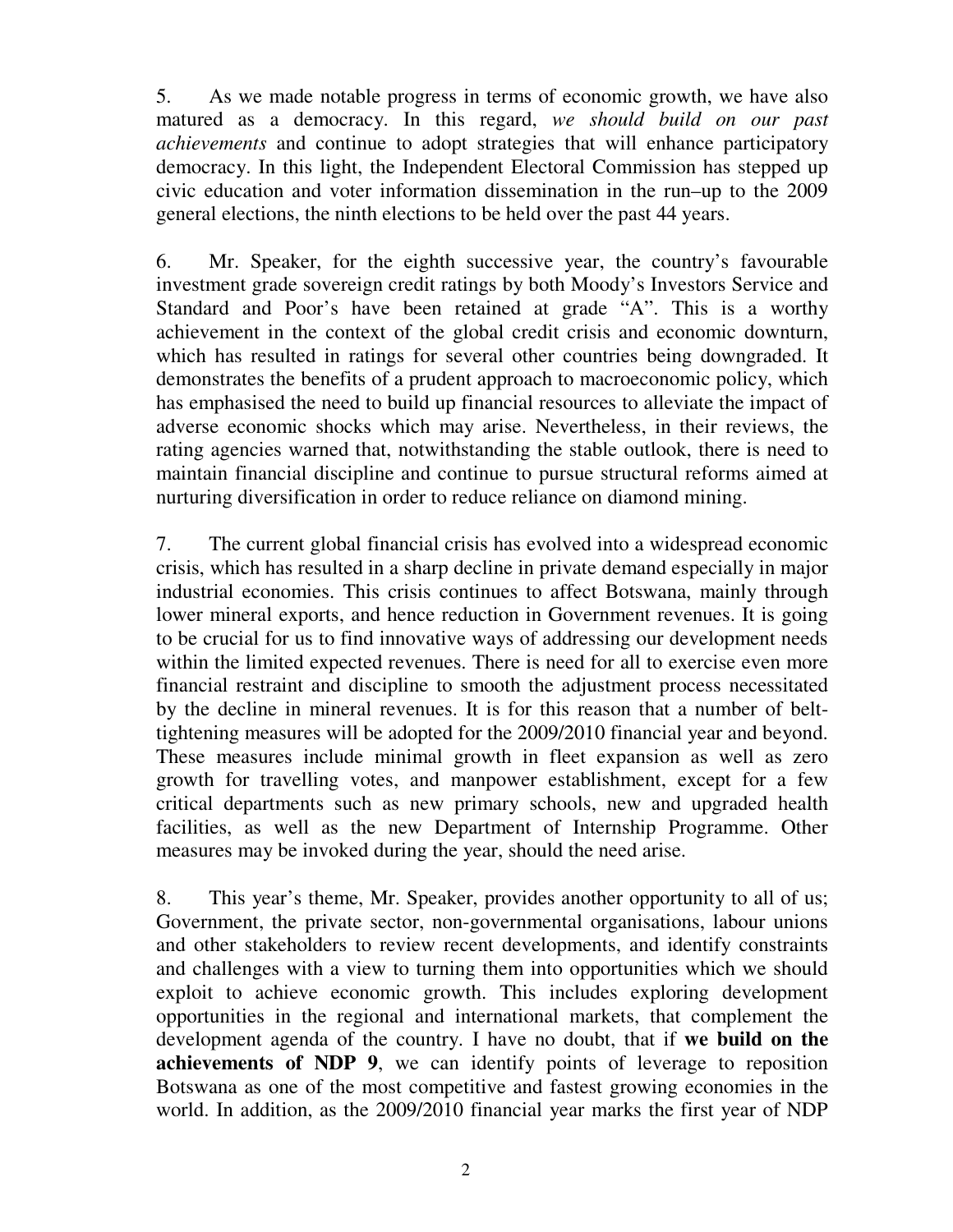10, it is imperative to emphasise continued budget sustainability, efficiency and financial discipline.

# **II. INTERNATIONAL AND REGIONAL ECONOMIC REVIEW**

9. Mr. Speaker, the turmoil in the global financial sector has led to falling producer and consumer confidence, which consequently led to the deterioration in global growth prospects. The latest estimates by the International Monetary Fund (IMF), published in January 2009, indicate that global output would have grown by a lower rate of 3.4 percent in 2008, compared to 5.2 percent in the previous year. Due to weakening and exceptionally uncertain economic prospects, world output growth is expected to slow down further to 0.5 percent in 2009. Growth in advanced economies is expected to have slowed down significantly in 2008, but remained positive at 1.0 percent. In 2009, advanced economies are expected to register a negative growth rate of 2.0 percent. Let me also add that the IMF has cautioned that the outlook is highly uncertain and the timing and speed of the recovery depends on strong policy measures.

10. At this juncture, I wish to express my support to the commitment by the G-20 leaders to address the current macroeconomic challenges, using both monetary and fiscal policies. I share their view that fiscal stimulus, which takes into account the interests of the poor and most vulnerable, is essential in restoring growth. The stimulus packages focus on increasing spending, social protection for the poor and targeted tax cuts which are expected to boost demand. As the crisis unfolds, it has become necessary to shift the focus from bailing out failing financial institutions to supporting domestic and global demand. Honourable Members may also be aware that the crisis hit the workers the hardest. For example, in the USA a total of 500 000 jobs were lost in December 2008 alone, while the total number of jobs shed during the year reached 2.6 million, the largest since 1945. Like other countries, the USA is in the process of putting in place measures to boost demand, growth and create more jobs. In this regard, a recovery package worth over \$800 billion is being proposed.

11. Emerging and developing countries are expected to have grown at a lower but robust growth rate of 6.3 percent in 2008, compared to 8.3 percent in 2007. These economies are projected to slow down to 3.3 percent growth in 2009. These rates of growth are led by projected significant expansion of China at 6.7 percent, and India at 5.1 percent in 2009. However, a significant slow down was experienced in China during the last quarter of 2008. Consequently, it is estimated that over 2 million jobs were lost last year. Further, the IMF estimates indicate that activity in African economies will have expanded by over 5 percent in 2008, but will decline to a 3.4 percent growth rate in 2009. Sub-Saharan Africa is estimated to have grown by more than 5 percent in 2008, but will slow down to a growth rate of 3.5 percent in 2009.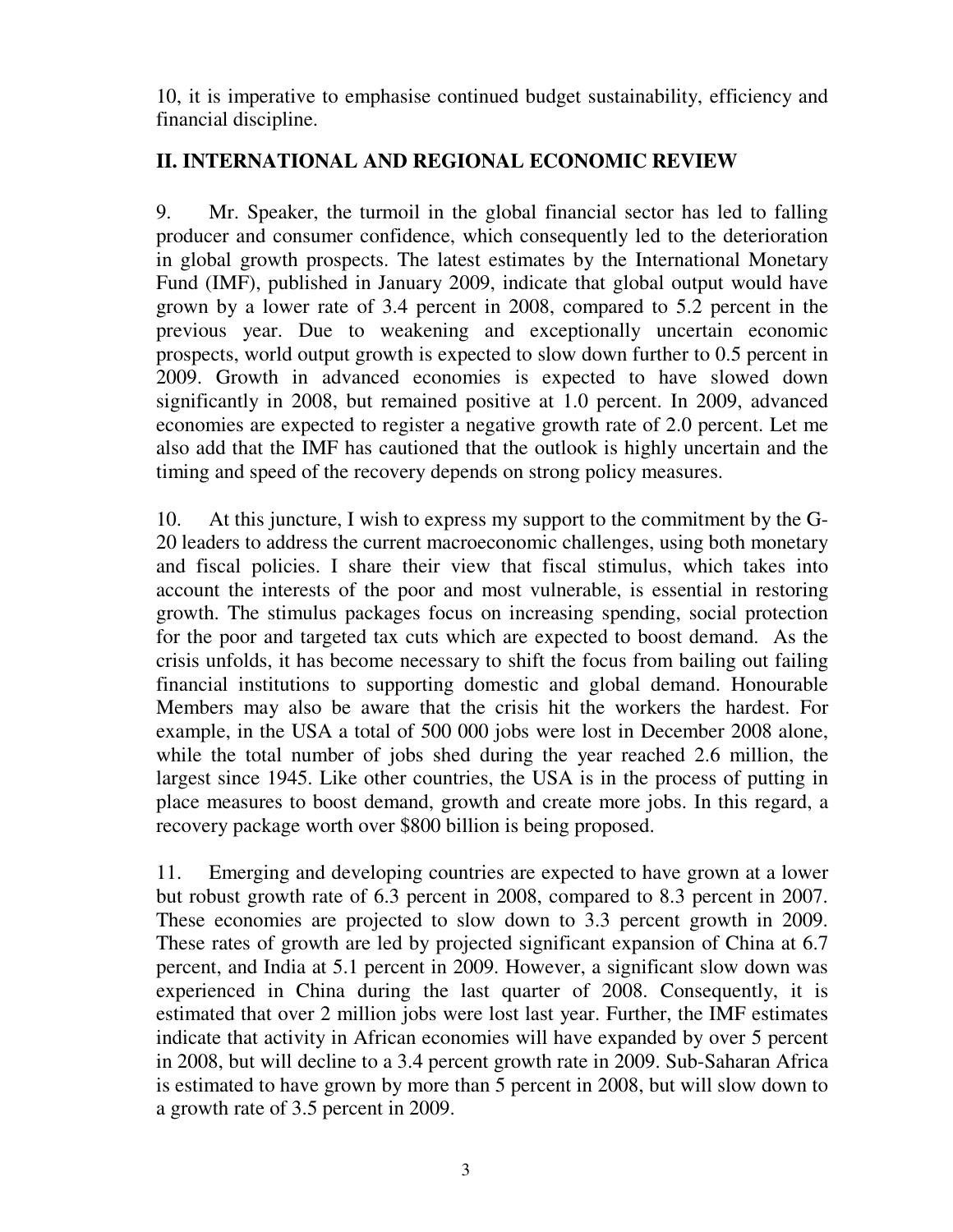12. Mr. Speaker, the Southern African Development Community (SADC) region has shown an improvement in terms of economic growth as most countries have recorded positive growth rates for the past five successive years. The rates reached, however, fall short of the regional target of real Gross Domestic Product (GDP) growth rate set at 7.0 percent for 2008. In 2007, SADC (excluding Zimbabwe) real GDP growth averaged 6.8 percent, compared to 6.4 percent in 2006. The lower economic growth is primarily explained by insufficient investment and the undiversified nature of most Member States' economies. The impact of the global recession is also being felt in the region with countries experiencing even slower growth and a number of factories closing down. In South Africa, for example, the diamond industry alone is expected to shed about 1 200 jobs.

13. The average inflation rate in the region (excluding Zimbabwe) went down from 9.7 percent in 2006 to 8.3 percent in 2007. In 2007, only three Member States had not recorded a single-digit inflation. However, 2008 saw a surge in inflation in most Member States, as a consequence of high international food and fuel prices, and they were not able to reach the regional target of less than 9.5 percent for 2008.

14. Mr. Speaker, the SADC Free Trade Area (FTA) was launched in August 2008 under the theme: *SADC FTA for Growth, Development and Wealth Creation*. Under the FTA, participating Member States removed tariffs on 85 percent of their imports from SADC partners. This is expected to generate benefits, such as wider choice of products for consumers, expanded market and open opportunities for investment. This is one of the first milestones of the SADC Regional Indicative Strategic Development Plan towards regional integration. In addition, further work will be undertaken to consolidate the FTA to address outstanding tariff phase down obligations, rules of origin, tariff lines, and non-tariff barriers.

15. Regarding the next milestone, the SADC Customs Union in 2010, the Ministerial Task Force on Regional Economic Integration established by the Summit has constituted four Technical Working Groups to facilitate the development of frameworks, which will form the basis for Member States' negotiations. Progress on this will be reported at the next SADC Summit in August 2009.

16. Together with other Southern African Customs Union (SACU) members, Botswana has now concluded trade arrangements with the European Free Trade Association states, and the Common Market of the Southern Cone comprising Argentina, Brazil, Uruguay and Paraguay. Negotiations for a Preferential Trade Agreement with India have just commenced and will continue in 2009. An Interim Economic Partnership Agreement with the European Commission was also concluded in November 2007 and is expected to be signed this month.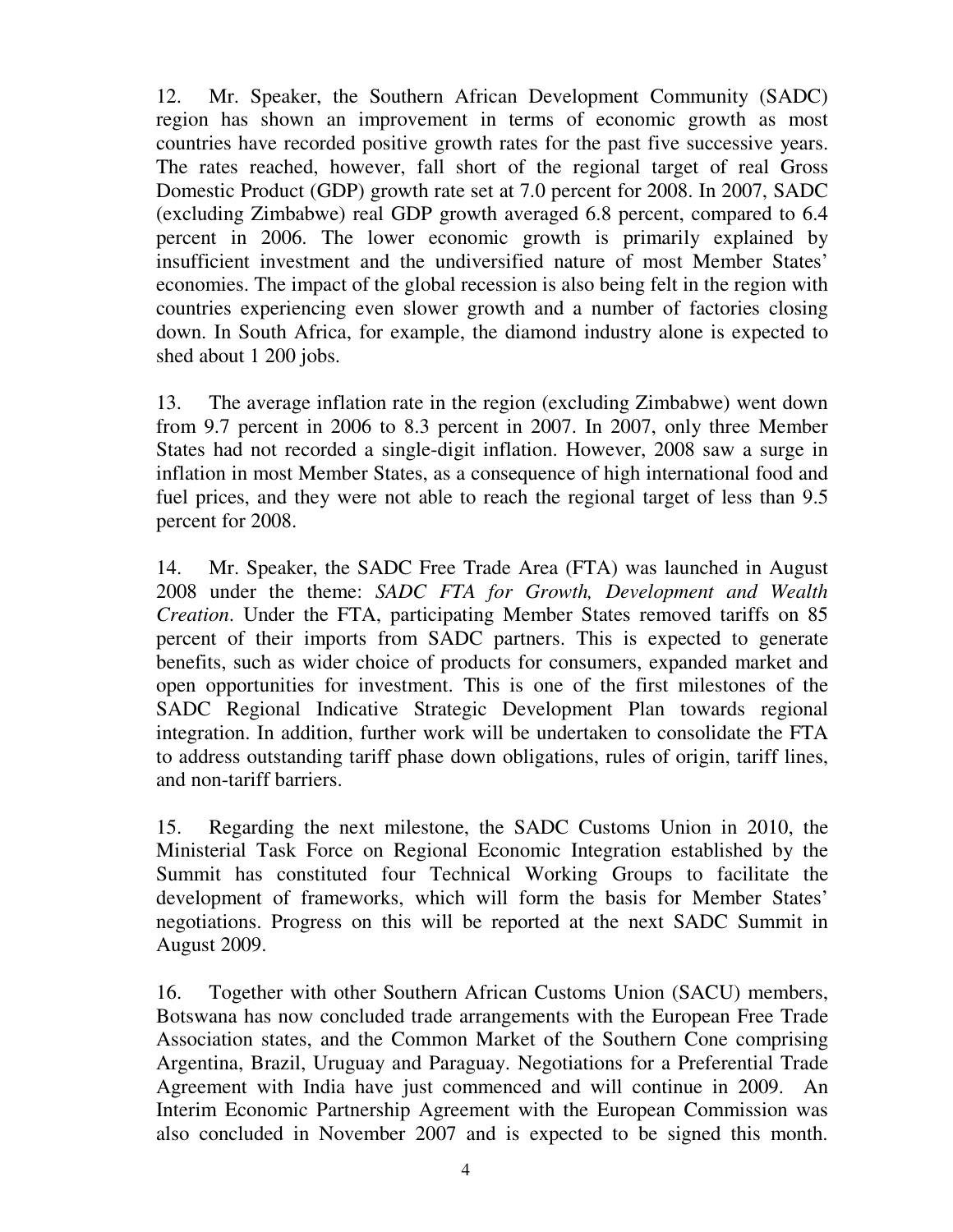Negotiations towards a Full Economic Partnership Agreement (EPA) will continue in 2009 covering the liberalisation of trade in services and a chapter on investment.

# **III. DOMESTIC ECONOMIC REVIEW**

## **Economic Growth**

17. Mr. Speaker, preliminary estimates from the Central Statistics Office indicate that GDP measured in current prices, increased by 12.5 percent from P71.2 billion in 2006/2007 to P80.1 billion in 2007/2008. In constant 1993/1994 prices, output expanded by a slower rate of 3.3 percent in 2007/2008, compared to 5.3 percent in 2006/2007 which was revised downwards from an initial estimate of 6.2 percent growth I reported last year.

18. The slow growth in 2007/2008 is largely attributed to poor performance by the mining sector, which registered a decline of 3.5 percent in real value added, compared to a growth rate of 4.7 percent recorded in 2006/2007. On the other hand, real growth in the non-mining sectors accelerated from an annual increase of 5.7 percent in 2006/2007 to 8.0 percent in 2007/2008. This is encouraging and indicates some success towards economic diversification. The agricultural sector, however, contracted by 4.4 percent in 2007/2008, compared to a growth rate of 11.8 percent registered in the previous year.

19. Mr. Speaker, performance of the services sector was strong during 2007/2008, with transport and communications growing in real terms at 12.7 percent. The construction sector also registered a faster growth rate of 11.6 percent in 2007/2008 from 8.7 percent in 2006/2007. The banks, insurance and business services sector, grew by 11.1 percent, compared to 5.9 percent recorded in the previous year, reflecting improved performance across a range of financial and business services. Output growth in the trade, hotels and restaurants subsector increased from 8.1 percent in 2006/2007 to 9.1 percent in 2007/2008, due to the general expansion of commercial activity throughout the economy.

20. The annual average growth rate for the first five years of NDP 9 was 4.4 percent, compared to the average growth of 5.5 percent estimated for the Plan period. A growth rate of 7.5 percent is now required to reach the Vision 2016 targets. To achieve this, Government will continue to undertake reforms aimed at diversifying the economy, increasing productivity and accelerating economic growth. During NDP 9, Government established six Hubs as another effort to accelerate economic diversification and growth as well as create more employment opportunities. This is a new strategy to leverage Botswana's comparative advantage in areas such as diamond mining, innovation, education, health, tourism and transport, which will also enable us to explore regional opportunities and markets to diversify the economy. The Diamond Hub, for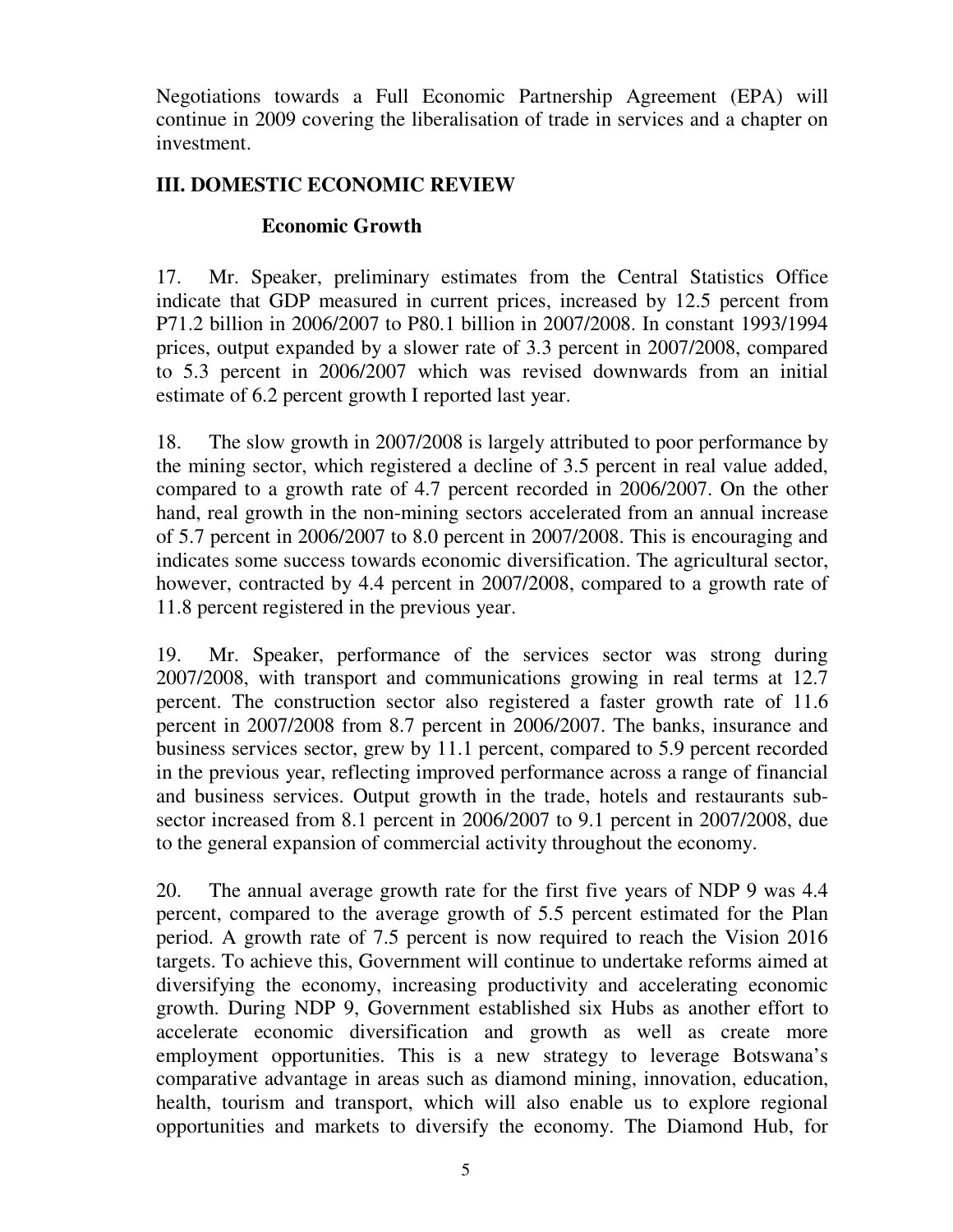instance, will create jobs and contribute to GDP growth by encouraging value adding processes such as cutting and polishing, jewellery making as well as local trade in rough and polished diamonds. The Agricultural Hub, on the other hand, is intended to commercialise the agricultural sector and diversify it through viable, self sustainable agriculture enterprises and projects.

21. As the success of projects and initiatives is dependent on implementation, Government will continue to adopt measures to address implementation bottlenecks. Some of the measures adopted during NDP 9 include; decentralisation of virements to ministries; increasing the financial limits of the Ministerial Tender Committees to P5 million; establishment of the Government Implementation Coordination Office, and the adoption of Public-Private Partnerships (PPPs) approach as another way of enhancing private sector participation as well as improving efficiency in project implementation.

#### **Economic Outlook**

22. Mr. Speaker, the global financial crisis I referred to earlier has started to impact negatively on the real economy. The main risk to the Botswana economy emanating from the financial crisis is on mineral exports, in particular, diamond sales, which started to fall significantly in November 2008. In addition, there has been a sharp decline in commodity prices for other minerals like copper, nickel and to a lesser extent gold. As a result, there will be a slow down in economic growth and decline in government revenues from the end of 2008/2009 probably until 2010/2011.

23. The decline in mineral revenues is expected to adversely affect the government budget balances, which would have to be cushioned by drawing down on Government's reserves and borrowing. In the face of uncertainty as to the duration of the global economic slow down, the cushion provided by Government's reserves may not be sufficient to sustain current rates of expenditure. Growth prospects may also be undermined by the current electricity shortages in the region. Let me also caution that, the crisis is still unfolding even now, and there is still a great deal of uncertainty about what is happening to various economic agents and economies worldwide.

#### **Monetary Policy and Inflation**

24. Mr. Speaker, the Bank of Botswana's monetary policy framework was updated in 2008 by abandoning the annual inflation objective, replacing it with the medium-term objective. The medium-term, defined as a three-year time horizon over which inflation is forecast, is considered a reasonable period for monetary policy to take effect. Monetary policy remained tight in 2008, mainly on account of high inflation. As inflation declined towards the end of the year, there was scope for monetary policy easing, hence the reduction of the bank rate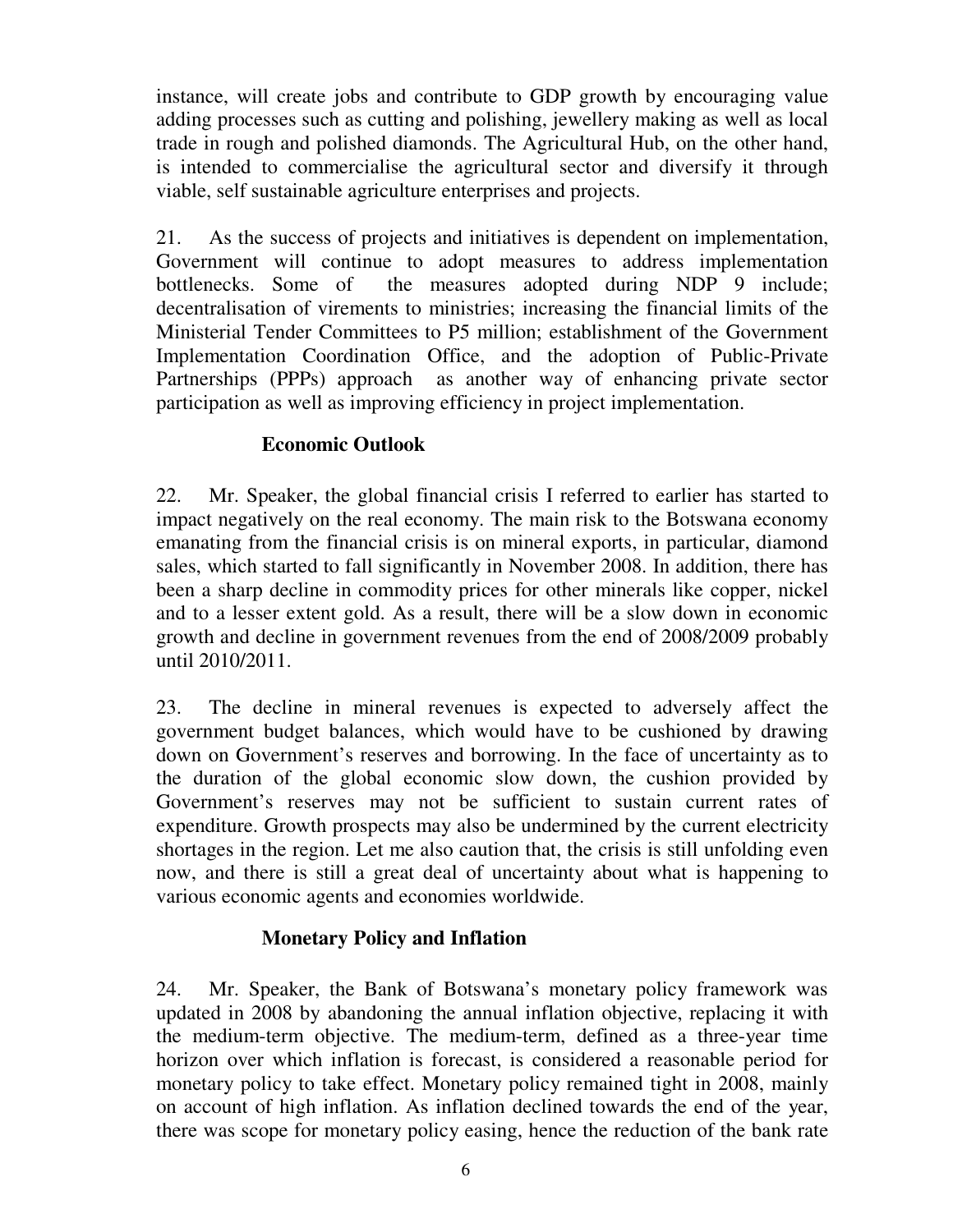from 15.5 percent to 15 percent in December 2008. A continuing downward trend in inflation will provide further prospects for reduction of interest rates during the year and beyond.

25. From October 2007, inflation traced an upward trend, mainly due to higher prices for food and fuel in world markets, which passed through to the local economy. In turn, there were price increases for several other categories of goods and services arising from the second round effects of the earlier increases in food and fuel prices. Nevertheless, a downward trend of inflation was evident from August 2008. This was interrupted by the one-off increase in the liquor levy in November 2008, but the downward trend resumed in December 2008 as inflationary pressures in the world economy abated. The average year-on-year annual inflation was 12.6 percent in 2008 compared to 7.1 percent in 2007.

#### **Exchange Rate and Balance of Payments**

26. Mr. Speaker, during 2008, the Pula appreciated against the South African rand by 10 percent. It depreciated by 18.2 percent against the SDR, while it lost ground by 20.1 percent against the US dollar. Overall, the Pula has remained relatively stable in real terms, reflecting the usefulness of the crawling peg exchange rate mechanism. It should, however, be emphasised that the key to sustained competitiveness and improvements in economic diversification lies in the combination of enhanced factor productivity and a competitive exchange rate, especially in the circumstances where our traditional exports are facing difficult market conditions.

27. The 2008 preliminary estimates of the balance of payments show a surplus on the current account of P9 billion, compared to P14.9 billion in 2007. At P31 billion, merchandise exports are estimated to have been broadly unchanged from 2007, with a strong performance in the first ten months offsetting the downturn in diamond exports at the end of the year. The value of imports increased by 37 percent to P29 billion, reflecting the increased cost of food and fuel, growing imports of machinery and equipment as well as diamonds. The growth of diamond imports since 2007 reflects the increasing importance of the polishing and cutting businesses that have recently established in Botswana. However, as the trade balance narrowed from P9.6 billion to P3.4 billion, the current account was boosted by growth in service exports and SACU receipts. With the deficit on the financial account rising from P2.7 billion to P3.9 billion, the overall balance of payments is projected to have been a surplus of P9.3 billion in 2008, compared to P10.7 billion in 2007.

28. As at the end of November 2008, the foreign exchange reserves amounted to P72.4 billion, up by 23.7 percent from P58.5 billion in December 2007, and equivalent to 28 months of goods and services. In US dollar terms the reserves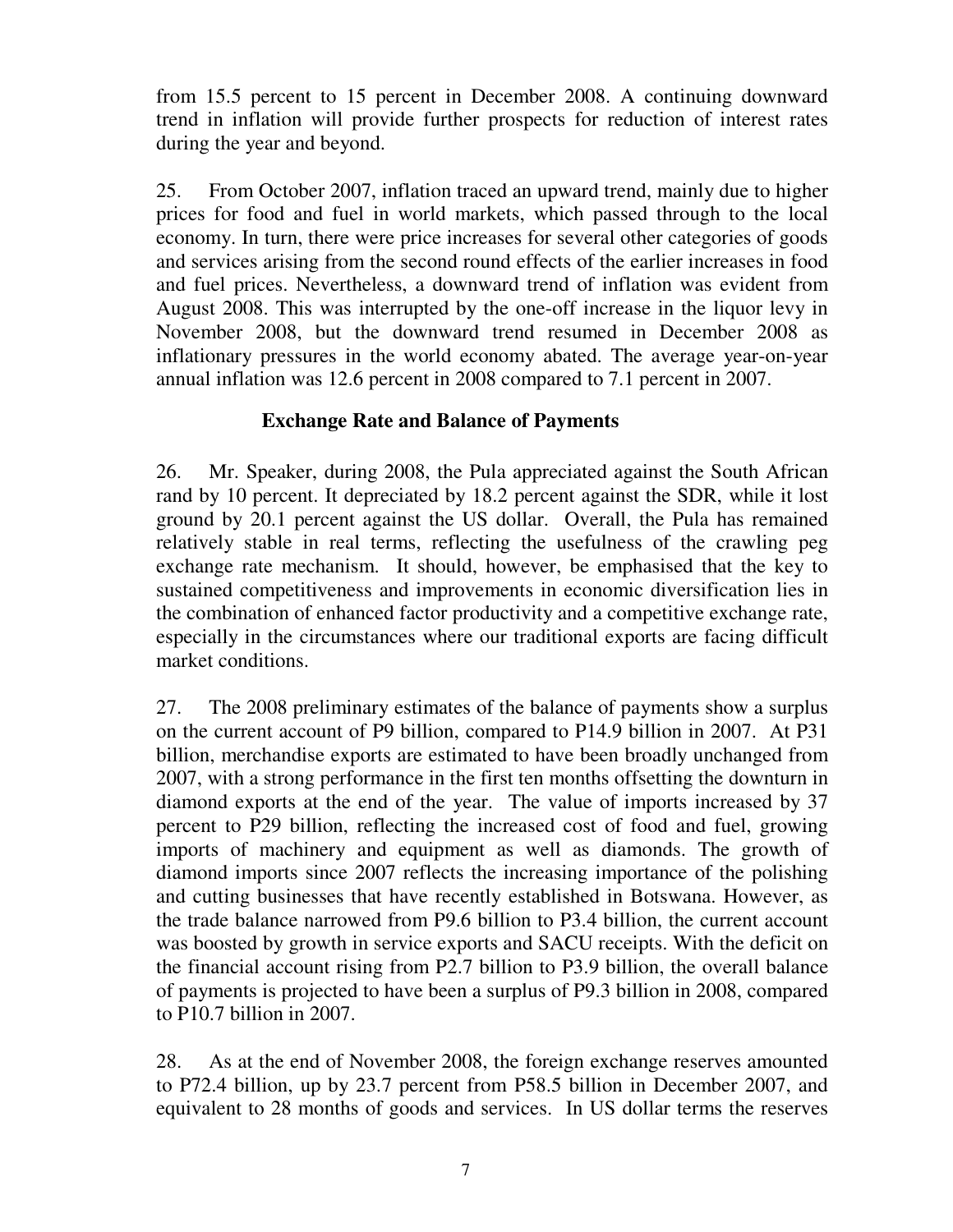fell from US\$9.8 billion to US\$9.2 billion, while in SDR terms the reserves were unchanged at SDR6.1 billion over the same period.

# **Employment**

29. Mr. Speaker, the 2007 Informal Sector Survey estimated the total number of informal businesses at 40 421, of which 27 315 or 67.6 percent were owned by females and 13 106 by males. The number of informal businesses increased by 72.0 percent from the 28 726 businesses estimated by the 1999 Informal Sector Survey. The majority of the informal businesses were in the Wholesale and Retail Trade sector with 40.5 percent, followed by Real Estate at 20.3 percent. About 12.2 percent of the businesses were in the Manufacturing sector while businesses in the Hotels and Restaurants category accounted for 8.8 percent.

30. According to the recent Formal Sector Employment Survey, total formal sector employment increased by 2.2 percent from 301 978 persons employed during March 2007 to 308 617 in March 2008. In absolute terms, 6 639 additional jobs were created during that period. The sectors that experienced the most growth in employment were Financial Intermediaries, followed by other Community Services and Education. There was a decline in employment growth amongst Transport and Communications, Mining and Quarrying, Water and Electricity, as well as Hotels and Restaurants sectors. In light of this, Government will promote the informal sector as another avenue to create additional jobs.

# **Public Enterprises**

31. Mr. Speaker, during the 2007/2008 financial year, a majority of the commercial public enterprises continued to be profitable. The average net profit ratio, which is profit after tax as a percentage of gross sales, of the 11 commercial public enterprises was 16 percent, compared to 21 percent in the previous year. These enterprises recorded profits that range from a net profit of P1 million for Botswana Post, to a net profit of P208 million for Water Utilities Corporation. The Botswana Agricultural Marketing Board showed a significant improvement from a net loss of P3.5 million in 2007, to a net profit of P3.5 million in 2008.

32. The National Development Bank (NDB) performed satisfactorily, with net profit increasing by P11.3 million to reach P33.6 million in 2008. In addition, NDB's borrowing limit was increased from P400 million to P1 billion. Meanwhile, the development of a privatisation strategy for NDB is on-going, with the assistance of advisors who were appointed in September 2008 and are expected to complete their work in April 2009.

33. The performance of Air Botswana improved significantly with the airline recording a net profit ratio of 9 percent in 2008 compared to negative 24 percent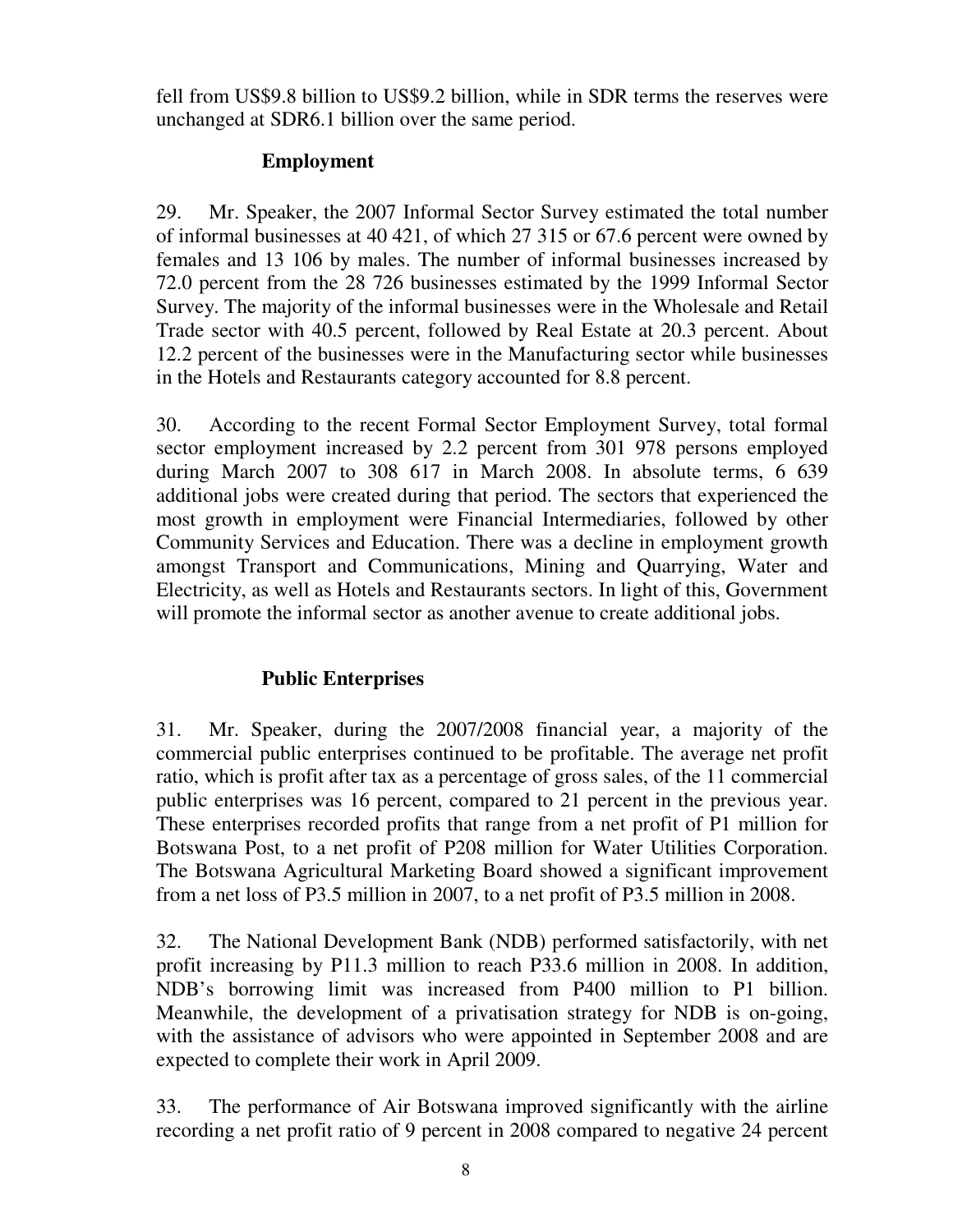during 2007. Consequently, the airline moved from a net loss of P39.9 million to a net profit of P17.5 million mainly on account of increased passenger revenue. In my 2008 Budget Speech, I indicated that Government would recapitalise Air Botswana to make it a viable entity. An effort was made to engage a management contractor for Air Botswana. Negotiations were ultimately opened with COMAIR, which were unsuccessful. Government started fresh negotiations with International Development Ireland, which have been successfully concluded and it is expected that the management contractor will start by April 2009.

34. Mr. Speaker, the net profit ratio of the Botswana Telecommunications Corporation (BTC) fell from 16 percent in 2007 to 7 percent in 2008. The net profit of the Corporation fell significantly from P117.8 million in 2007 to P58.3 million in 2008. On the other hand, the privatisation process of BTC has gained momentum following the appointment of the International Finance Corporation as transaction advisors in January 2008. The BTC Transition Bill was approved during the November 2008 meeting of Parliament. Advisors have completed the comprehensive due diligence and transaction structure which will be submitted for consideration by Cabinet during the first quarter of 2009. The privatisation transaction of BTC is, therefore, expected to be completed during 2009/2010.

35. Botswana Railways (BR) continues to make operating losses due to, among others, huge infrastructure and rolling stock maintenance expenditure, which is not matched by an increase in revenue. The un-audited accounts for 2007/2008 show an operating loss of P79 million compared to a loss of P10 million in 2006/2007. Given the foregoing, Government took a decision to restructure and recapitalise Botswana Railways. A total investment of P586.5 million will be required. This will be financed from: conversion of P104 million outstanding loans from Government into equity; disposal of locomotive and rolling stock assets that have exceeded their useful economic lives, amounting to P41.7 million; draw down of BR reserves; and Government guaranteed borrowing, on the basis of a debt-equity ratio of 0.6:1. However, before such an investment, freight tariffs will be increased towards cost recovery levels.

36. Mr. Speaker, following the 2008 review of the four windows of CEDA; CEDA Development Fund, Venture Capital Fund, Credit Guarantee Scheme and Young Farmers Fund; the effective limit of loans that the entrepreneurs could benefit from was increased. The upper loan limit of the CEDA loan scheme, has been increased from P2 million to P4 million to take into account the effects of inflation over time, complexity and magnitude of the projects. The repayment period for the CEDA loans has also been increased from 5-7 years to 5-15 years. During the 2008/2009, CEDA approved 177 projects to the tune of P124 million, bringing the total number of projects since inception to 2 229, with a value of P1.269 billion and 12 567 jobs. As at December 2008, 153 projects with a total cost of P53.5 million had been approved under the Young Farmers Fund, and they had employed 339.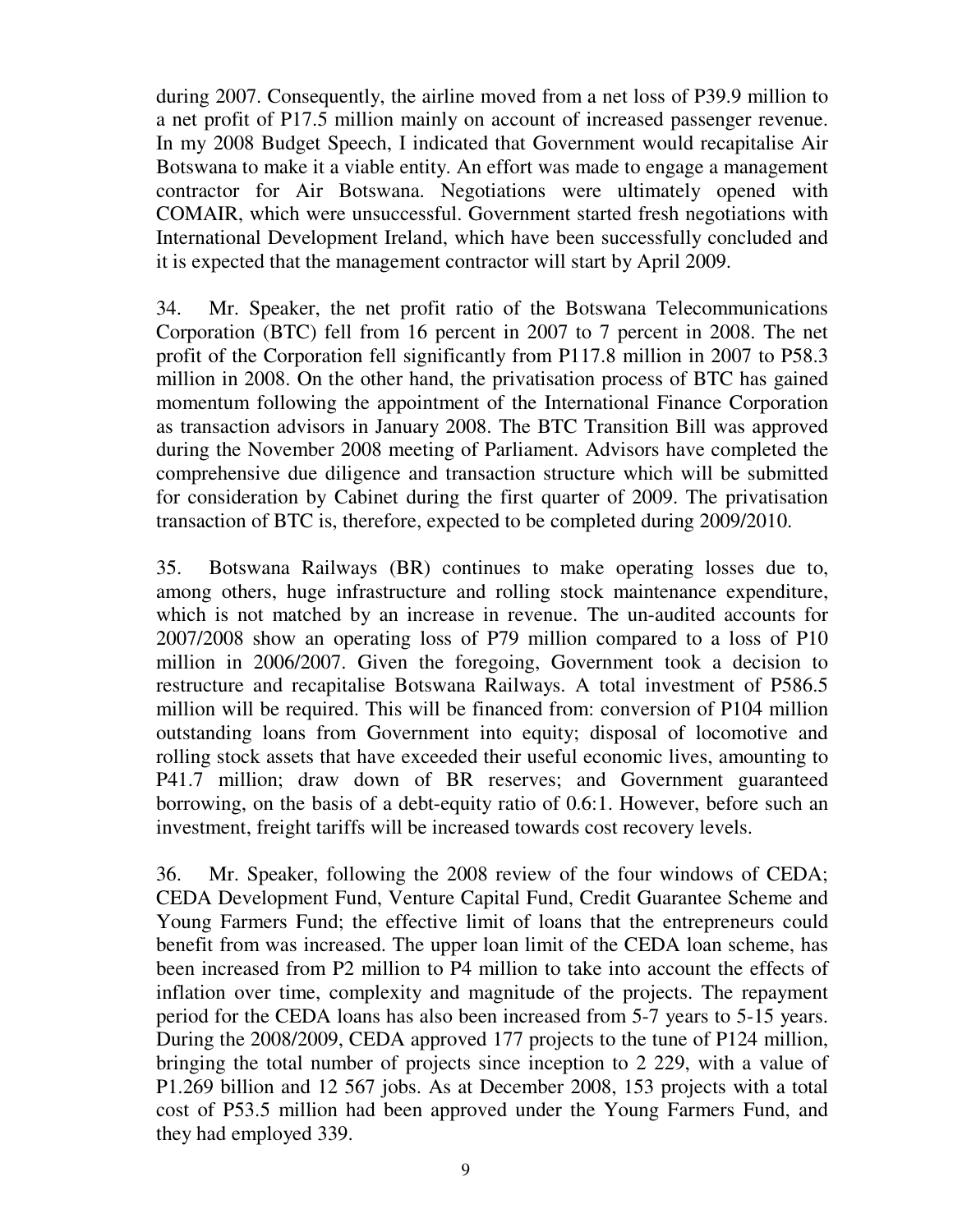37. In another development, the Out of School Youth Grant Programme will be transformed into a Youth Development Fund during 2009/2010 and administered by CEDA. The Fund will run parallel to the existing Young Farmers Fund already being administered by CEDA and will provide complementary funding for non-farming youth projects. The project ceilings under this revised programme have been set at a maximum of P100 000 per project with the funding provided in the form of a 50 percent grant and a 50 percent interest-free loan, except in cases of default where a five percent interest would be chargeable.

38. Mr. Speaker, Botswana Development Corporation (BDC) continued to invest in the property, agri-business and industrial development projects in the past year. BDC, in partnership with citizen owned companies, approved P26.1 million, in 2007/2008, to fund various activities in the hospitality industry, including expansion of hotel accommodation. In addition, work is on-going to refurbish all the hotel properties operated by Cresta Marakanelo at an estimated total cost of P33 million, while an estimated P200 million will be invested in Fairground Phase 2 office development for completion in 2010. At the same time, BDC plans to invest P26 million to construct 10 factory units to be completed in November 2009. The Corporation will invest in the Botswana Innovation Hub, which will create an opportunity for the technology driven industry to establish in Botswana. The project is estimated to cost P800 million and it is expected that the first phase will be completed in December 2010, while the second phase will be completed the following year.

39. In the manufacturing sector, BDC invested P183 million during the past year. An additional P75 million was approved for Can Manufacturing, while Fengyue Glass Manufacturing was established in Palapye through a joint venture with BDC. Pipeline projects, which are already at evaluation stage, include a coffee processing, pharmaceutical and footwear manufacturing projects at a combined investment of P500 million.

#### **Poverty Reduction and Rural Development**

40. Mr. Speaker, despite notable achievements in reducing poverty during NDP 9 and previous Plans, poverty still remains a challenge and consequently a priority for Government. In the past, Government addressed poverty through a number of strategies including provision of infrastructure and basic services. As we refine our anti-poverty initiatives, we will now place emphasis on improving the livelihoods of Batswana, and engaging in productive activities. To this end, the National Strategy for Poverty Reduction (NSPR) will be reviewed in 2009 with a view to further develop its policy content. Work is also on-going to develop a poverty data base and information systems, which will provide information for monitoring.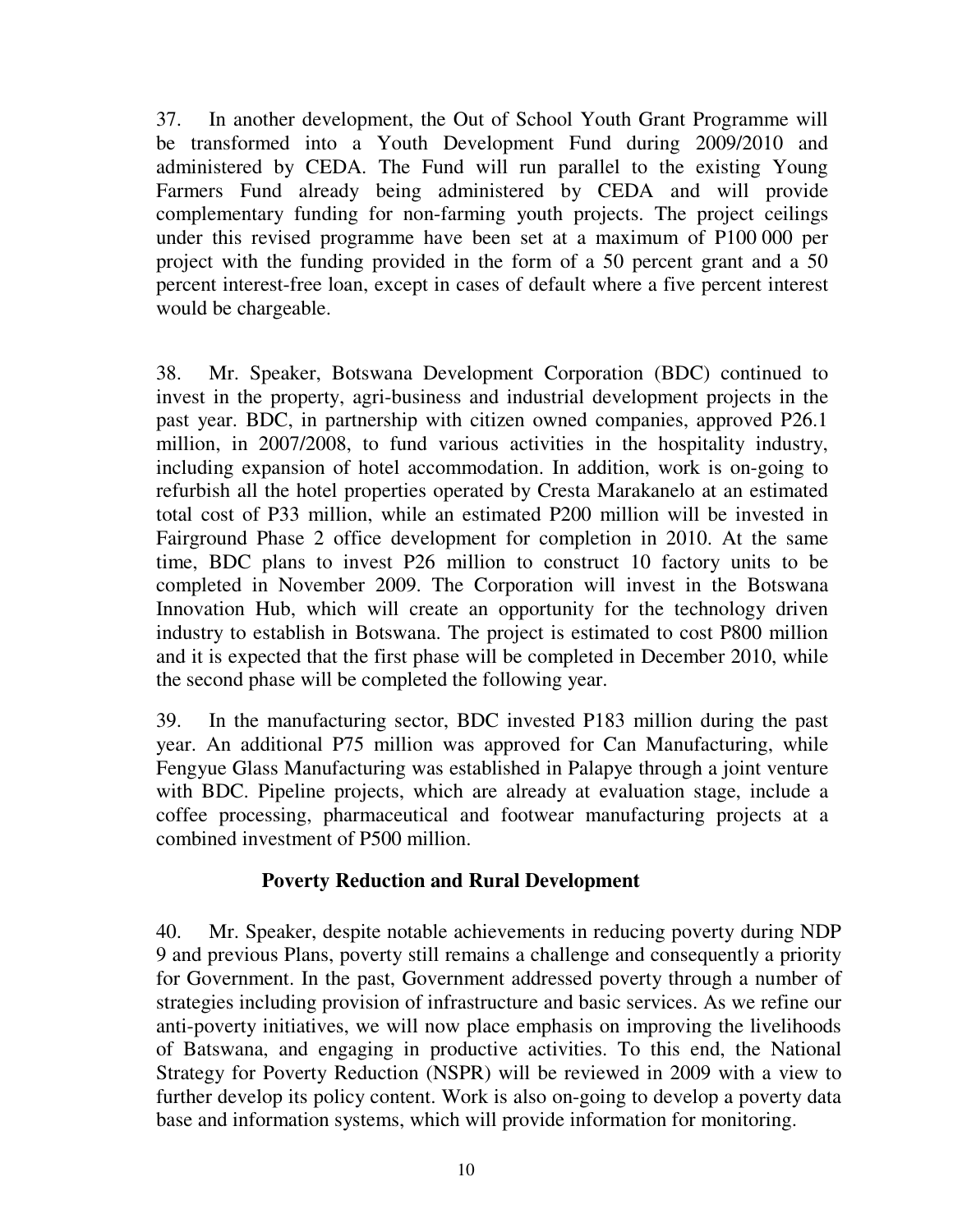41. The Revised National Policy for Rural Development of 2002 will be reviewed during 2009/2010 financial year. In addition, the Revised National Policy on Destitute Persons is under review in order to make it more targeted and focused. Government will also continue to improve the social safety nets with a view to graduating able-bodied beneficiaries from the programmes. In this regard, starting in 2009/2010, the focus will shift towards psycho-social support and empowerment to prevent people from falling into the poverty trap. Activities under rehabilitation will include income generating projects to empower beneficiaries and counselling to exit welfare programmes. Over a three year period, starting during the last quarter of 2008/2009, 635 basic shelters in 15 Districts will be constructed for the destitute persons without habitable shelters.

42. Mr. Speaker, our efforts to alleviate poverty and destitution require further reflection on the social protection system, with a view to increasing the level of such protection and the coverage of social security benefits. At the same time, efforts to address problems of poverty and destitution through existing programmes and projects by targeting the vulnerable and less fortunate in society like orphans, the elderly, the needy and the war veterans are continuing. Currently 49 852 orphans, 31 300 vulnerable children, 40 525 destitute persons, 3 530 home based care patients, 3 202 World War II Veterans beneficiaries and 89 471 old age pensioners are benefiting from support under the various programmes. The challenge has been to offer services comprehensively and timely. The planned introduction of the use of food coupons under social welfare programmes for the Destitute Persons, Orphans, and Home Based Care patients, effective 2009/2010 is meant to deal with, among others, long queues, and allow for flexibility in issuing times, while introducing variety in the basket.

43. In another effort to create employment and provide income to low-income groups, a continuous Labour Intensive Public Works Programme, formerly Drought Relief Programme, was introduced on a permanent basis in July 2008. The programme aims to provide relief in the form of supplementary income support to the poor and unemployed whilst at the same time carrying out essential development projects covering both urban and rural areas. During 2007/2008, a total of 172 360 people benefited from the programme employment with a total expenditure of P289.7 million. During 2008/2009, a total of P368.5 million has been budgeted for the programme and it is expected that a similar or larger number of people will benefit.

44. At this point, allow me, Mr. Speaker, to urge Batswana to take advantage of existing opportunities and a number of Government initiatives such as labour intensive public works, Young Farmers Fund, and the Integrated Support Programme for Arable Agriculture Development (ISPAAD) to improve their standard of living. These programmes have the potential to create more job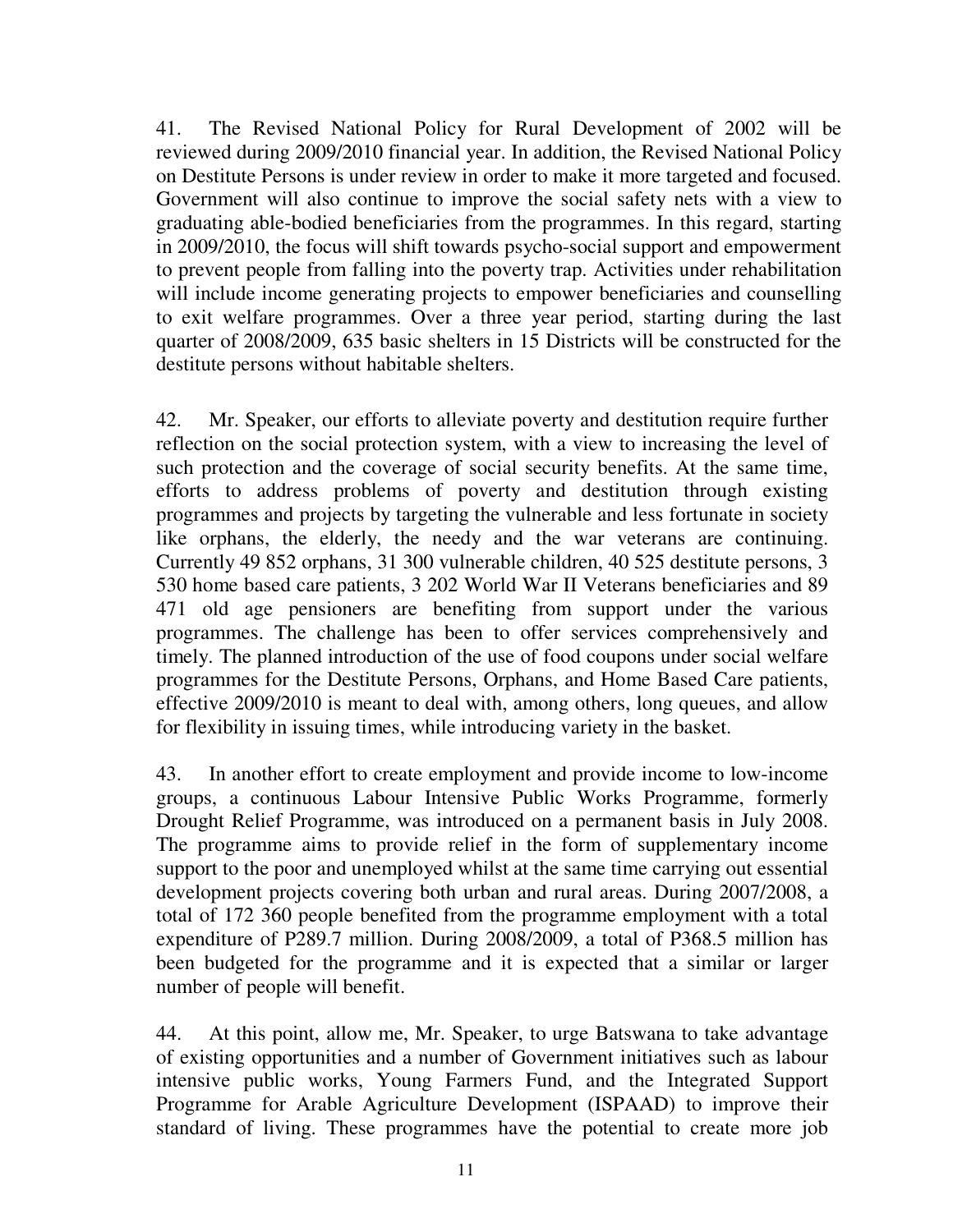opportunities, improve output in the agricultural sector and enhance national food security. In addition, there are other major planned or on-going national projects which will provide spill over benefits to the communities in which they are located. These include; Morupule B Power Station Expansion, Mmamabula Export Power, North-South Water Carrier II Pipeline, Botswana International University of Science and Technology, University of Botswana expansion, medical school, and Zambezi Integrated Agro-Commercial Development Projects, tourism development and construction of major dams, which are all expected to contribute significantly to economic growth and employment creation.

#### **Public Sector Reforms**

45. Mr. Speaker, Government reviewed and merged legislation governing employment in the Public Service into one comprehensive Public Service Bill in order to facilitate unionisation in the Public Service. One of the salient features of the Public Service Act 2008 is the establishment of collective bargaining structures for the Public Service. Meanwhile, the Ministry of Local Government is in the process of developing a comprehensive Decentralisation Policy to be finalised in June 2009. The Policy will inform decisions on overall service delivery and promote a sustainable local level participation through further devolution of Local Authorities' functions to the Sub-District Level. The implementation of the new Local Authority Procurement and Asset Disposal Act commenced in January 2008, with the formation of various committees within each Council to oversee the process.

46. During NDP 9, there was a realisation that lack of appropriate knowledge, skills and values are the main causes of inefficiency in public service delivery. To this end, the Botswana Institute of Administration and Commerce will be transformed into a modern "Botswana Civil Service College". The College is intended to fill the competency gap by providing public officers with appropriate leadership and public administration skills and competencies as well as to enhance the capacity of the public service. In another effort, a Competency Assessment and Development Centre has been established for selection and development of employees across all levels of the Public Service. A similar Centre will be established for the Local Authorities. In the meantime, the Public Service is making some headway in re-engineering its business processes and setting performance standards.

47. The Statistics Bill 2008 which seeks to transform the CSO into an autonomous organisation will be brought to Parliament in 2009. The organisation will have the authority to sanction publication of official statistical information for national and international use. The establishment of the organisation is in line with the re-organisation of my Ministry. This is in recognition of the transformation and complexity of the economy, resulting in increased demand for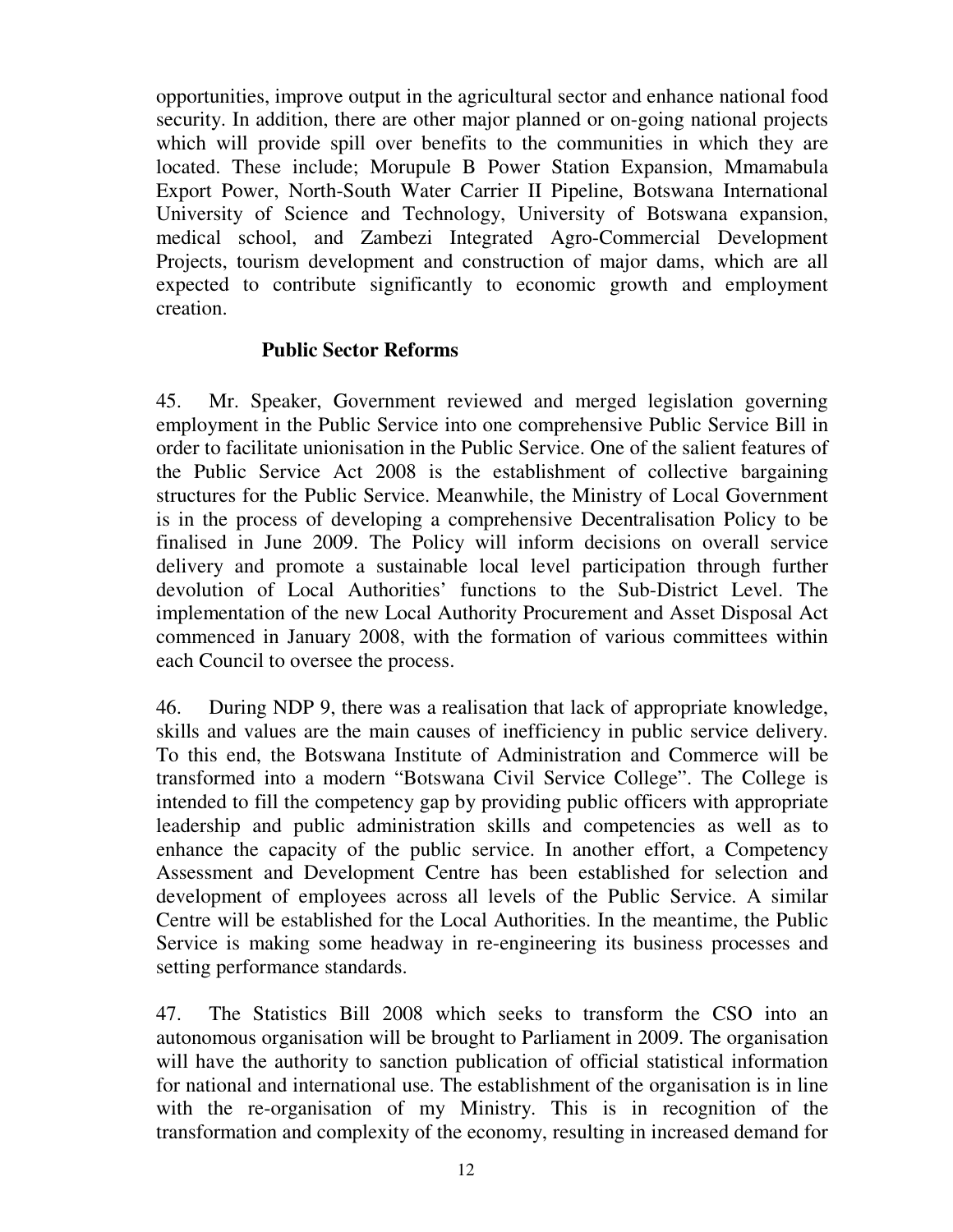various forms of statistics for decision-making as well as for monitoring and evaluation of policies and programmes. The Office will be strengthened to meet these data demands.

48. Mr. Speaker, Government continues to improve the business environment so that the private sector can operate more efficiently and competitively, thereby enhancing Botswana's attractiveness as a destination for local and foreign direct investment. By implementing reforms in the justice system, Government contributes to reducing the cost of doing business. One of the challenges our justice system is faced with is that many laws and regulations are outdated, while some are inconsistent with the requirements of a modern economy. In this regard, the Attorney General's Chambers has commissioned a study to look into the establishment of an appropriate law reform structure for Botswana. The study is currently on-going and is scheduled for completion before March 2009. The judiciary has adopted a case management system whose implementation so far is showing a promising impact on the speedier disposal of cases.

49. In order to improve service delivery and accessibility, Government has commenced the computerisation of the issuance of residence permits, visas, citizenship as well as investigations and repatriation processes. In addition, the computerisation of border control systems and e-passports will commence in 2009 and will be operational by 2010 when the first batch of machine readable passports will be issued. These systems will go a long way in improving security in the issuance of passports, and service delivery.

#### **IV. SECTORAL REVIEW**

50. Mr. Speaker, allow me to give some highlights of the sectoral developments and policy reviews during the 2008/2009 financial year.

#### **Financial Sector**

51. Mr. Speaker, the financial sector recorded significant growth during NDP 9, including increase in the range of institutions, infrastructure and services, as well as the establishment of a National Clearance and Settlement System. The value of total pension fund assets amounted to P30.3 billion in October 2008, compared to P32.2 billion in October 2007, a decline of P1.9 billion. This decline is on account of the impact of the global financial crisis on offshore investment, which currently represents 60 percent of total investment. For example, investments in offshore investments such as offshore equities fell from P16.7 billion to P13.7 billion during the period. The growth in pension fund and insurance assets in the last few years poses increased regulatory and supervisory challenges. It is in this light that, the Non-Bank Financial Institutions Regulatory Authority (NBFIRA), which started operations in April 2008, is preparing proposals to revamp some of the subsidiary legislation to align it with the current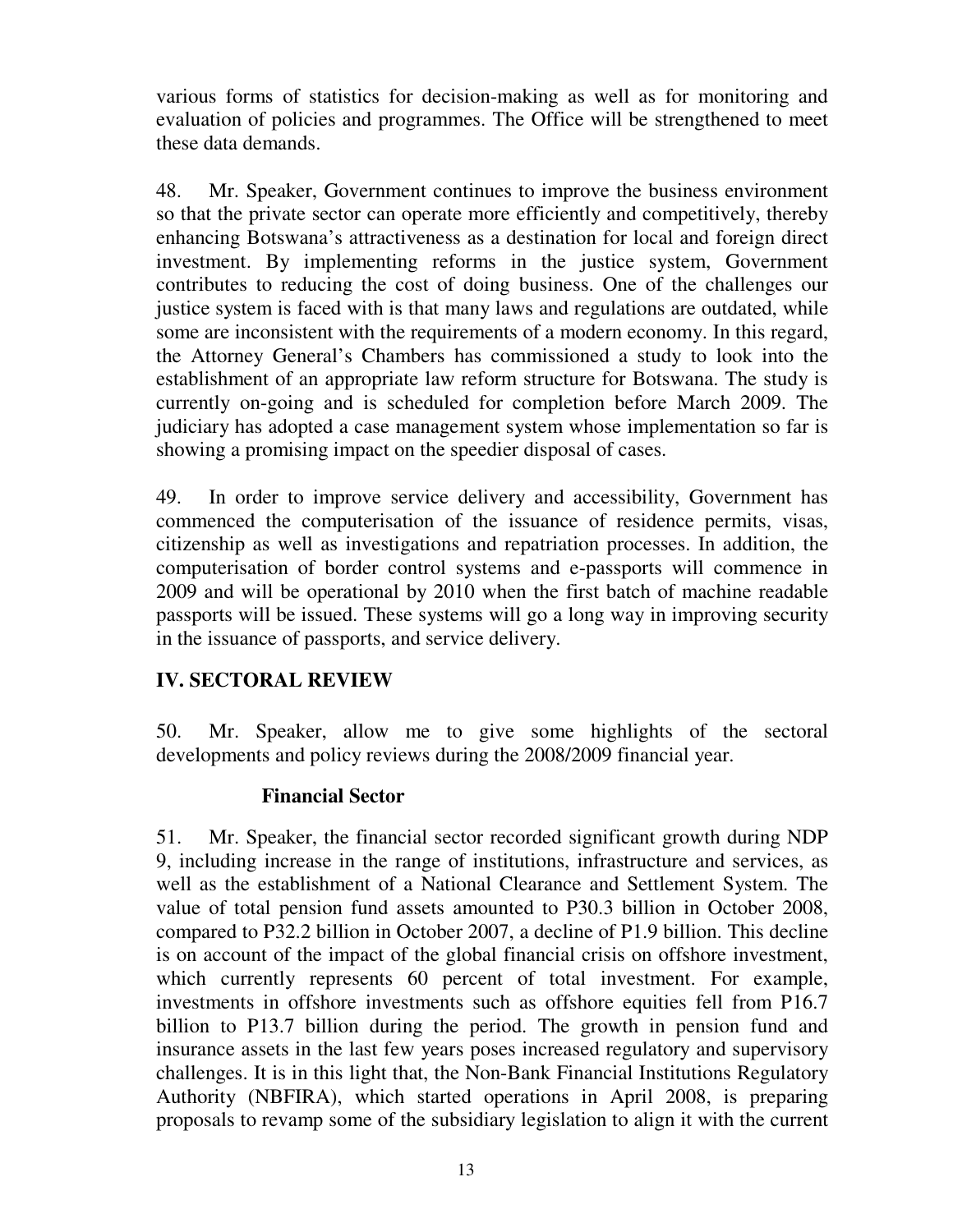market conditions. These include the revisions to the Insurance Industry Act, the Pensions and Provident Fund Act and the Botswana Stock Exchange Act which are to be undertaken during the 2009/2010 financial year.

52. The global financial crisis of 2008 which was spurred by sub-prime mortgage lending and subsequent credit crunch in the United States of America and Europe, have impacted negatively on the economy in general. The lack of available credit and long term investment funds has slowed down consumer spending, reduced employment and incomes, as well as causing capital losses on personal savings and other assets. To minimise the impact of this crisis, our pension funds and foreign exchange reserves have continued to invest according to sound investment guidelines, including well diversified portfolios.

53. The Botswana International Financial Services Centre (IFSC) continues to promote Botswana as a regional and international financial services centre in order to contribute to sustainable economic diversification, employment creation, skills development and revenue generation. During 2008, the IFSC licensed the Multi Commodities Exchange of Africa, a commodities exchange which will be based in Botswana, serving markets across Africa. It is expected to attract an initial capital investment of US\$75 million, mainly to Botswana and create 75 job opportunities during its initial phase. During the past year, a total of seven companies were certified, an indication of a growing interest by international investors in the International Financial Services Centre. The IFSC is working with NBFIRA and Bank of Botswana on streamlining the licensing processes with a view to improving the IFSC turn around time on new applications. Further, work is on-going on proposals to promulgate a legislative framework intended to position Botswana as the medium to long term preferred offshore financial services centre for Sub-Saharan Africa.

#### **Health**

54. Mr. Speaker, the Health sector **made progress in a number of areas during NDP 9**. These include: upgrading and construction of a number of health facilities; Warehouse Management System to improve the procurement and distribution of drugs; blood management system; Integrated Patient Management System; introduction of telemedicine; and strengthened management of the response to HIV/AIDS. Due to intensive efforts aimed at addressing the scourge of HIV/AIDS, the prevalence rate has started to decline. For example, in 2007 the prevalence of HIV/AIDS among expectant women aged 15–49 years was 33.7 percent, down from 37.4 percent in 2003. Initiatives to address the scourge include the provision of Anti-Retroviral Therapy (ARV), which is currently being provided to 114 406 AIDS patients. Notwithstanding, access is still a challenge and the plan is to increase the roll out of ARV services from the current 79 clinics to all clinics during NDP 10.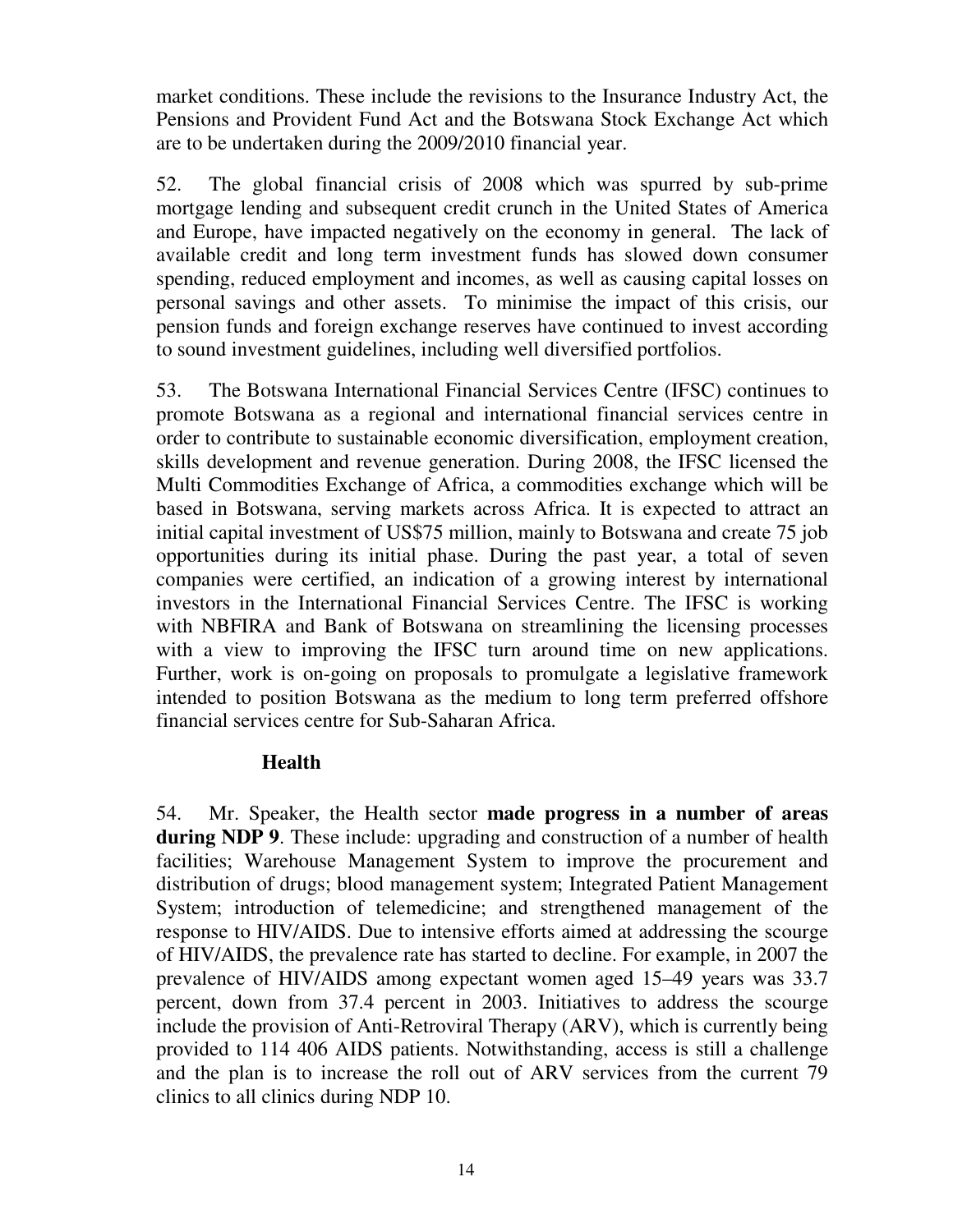55. Tuberculosis, or TB, continues to be a major public health problem in the country, despite a notable decline of 10 percent in the notification rates since 2002. Accordingly, the Botswana National Tuberculosis Control Programme will be implemented aggressively to fight TB especially Multi and Extremely Drug Resistant TB cases. Government will continue to enhance public health security against the spread of communicable diseases and other practices that threaten public health.

56. Mr. Speaker, human resource development remains the health sector's top priority. Staff shortages continue to hamper the delivery of effective and efficient health care services. In order to address this challenge, Government is fasttracking the outsourcing of several services. In addition, Government has appointed hospital managers in order to improve health service delivery and institutional efficiency, the first batch of which reported for duty in November 2008. Other avenues to address health workforce shortages will include: the acceleration of training of health professionals, through the School of Medicine at the University of Botswana (UB) and increased capacity of local health training institutions; planned opening of the Medical Teaching Hospital; and introduction of a new Bachelor of Science degree programme in Medical Laboratory Science at UB.

#### **Trade and Investment Promotion**

57. Mr. Speaker, we have registered achievements during NDP 9 in the areas of competitiveness, as well as business and investment climate as indicated by improvements in rankings such as the World Bank 2009 Doing Business Report and the World Economic Forum most improved competitor. **Building on these achievements**, Government will undertake a number of comprehensive reviews and development of new policies, legislation and regulations with a view to enhancing competitiveness in the business and investment environment. In that light, the draft Trade Policy was completed during the 2008/2009 financial year and will be presented to the National Assembly during the July 2009 meeting. The purpose of the Policy is to facilitate smooth integration into the Multilateral Trading System. The review of the Industrial Development Policy will commence during the first quarter of 2009/2010 financial year. The review will identify achievements, challenges and opportunities posed by globalisation in line with the Policy objectives.

58. The implementation of the Industrial Development Act, 2006, and its regulations began in April 2008. Under the Act, processing of licensing activities for small and medium scale manufacturing enterprises was decentralised to 29 District Councils. The amendment of the Act has facilitated the harmonisation of the Industrial Development Act, the Trade Act and Liquor Act, 2003. Guidelines to assist in the registration of micro enterprises falling below licensing requirements will be finalised in March 2009. In another development,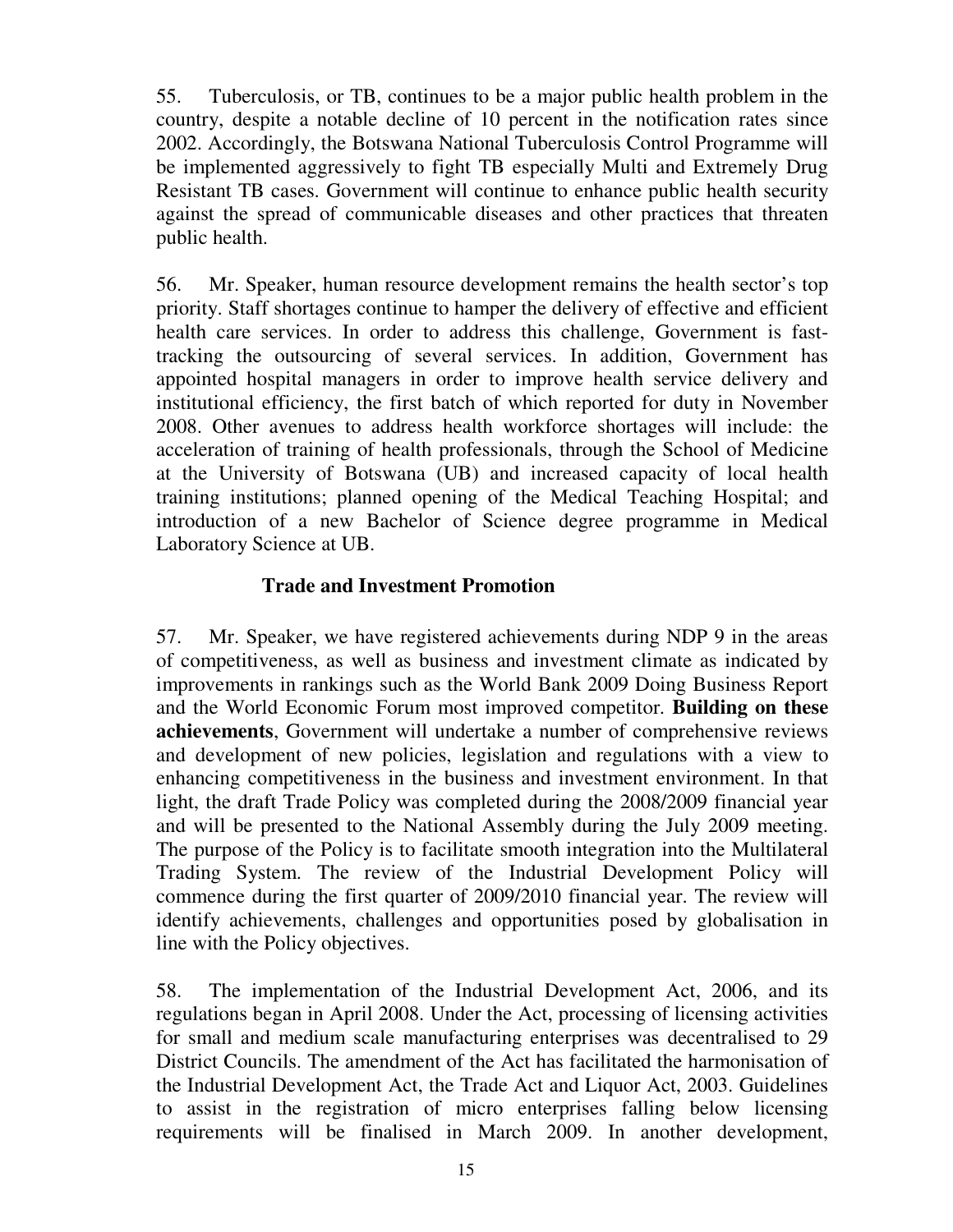Government is finalising the National Export Strategy to be completed in March 2009. Government is also reviewing the Trade Act, 2003, and the Liquor Act, 2003, to improve the processes and procedures for obtaining business licenses. In another effort by Government to curb the abuse of alcohol consumption, the Traditional Beer Regulations are being drafted. This will bring regulation of traditional beer under the ambit of the Liquor Act.

59. Mr. Speaker, following the launch of the Copyright and Neighbouring Rights Act in June 2008, a copyright Office was established to monitor the implementation of the Act and the Copyright Society of Botswana was registered as a company limited by guarantee in June 2008. The Company started the sale of the security device or hologram in August 2008 in an endeavour to stop copyright infringements. Government is also developing a Competition Law which will help curb unfair and restrictive business practices. With respect to the Gaming Industry, the preparation of the Gaming and Gambling Bill and the establishment of a self-financing autonomous Gambling Authority will be finalised during the 2009/2010 financial year.

60. The Botswana Export Development and Investment Authority's (BEDIA) strategy to focus on green field investment and encourage expansions is yielding results. Over the last five years, a total of 9 363 jobs were generated with a corresponding level of capital investment of P971 million from both green field investments and expansions. Out of this total investment, P323.4 million was attracted between April and December 2008, creating 2 071 jobs. Starting in NDP 9, BEDIA adopted a new approach which focuses on investor targeting, selling of identified opportunities, emphasising product differentiation and market streamlining. Further, BEDIA has completed feasibility studies for the establishment of a cargo and logistics hub in Botswana, as well as a study that assesses the viability of establishing Botswana as a tertiary education hub. The envisaged investment would bring about skills development that will have a ripple effect on other sectors of the economy.

61. Mr. Speaker, the development of local entrepreneurship will continue through services offered by institutions such as the Local Enterprise Authority. In an effort to develop skills and enhance capacity of our entrepreneurs, LEA conducts a number of business management, marketing and technical training courses. Since inception, 2 771 entrepreneurs have been trained, with 1 548 entrepreneurs in 2007/2008 and 1 223 in the 2008/2009 financial year. To date, 8 371 entrepreneurs have applied for the Local Enterprise Authority (LEA) services of which 68 percent (5 725), have passed the screening process and enrolled for LEA services. Out of these entrepreneurs, 51 percent are in the agricultural sector, followed by manufacturing sector which accounts for about a quarter (24 percent) of LEA clients, with the remaining under the services (15 percent) and tourism sectors (10 percent).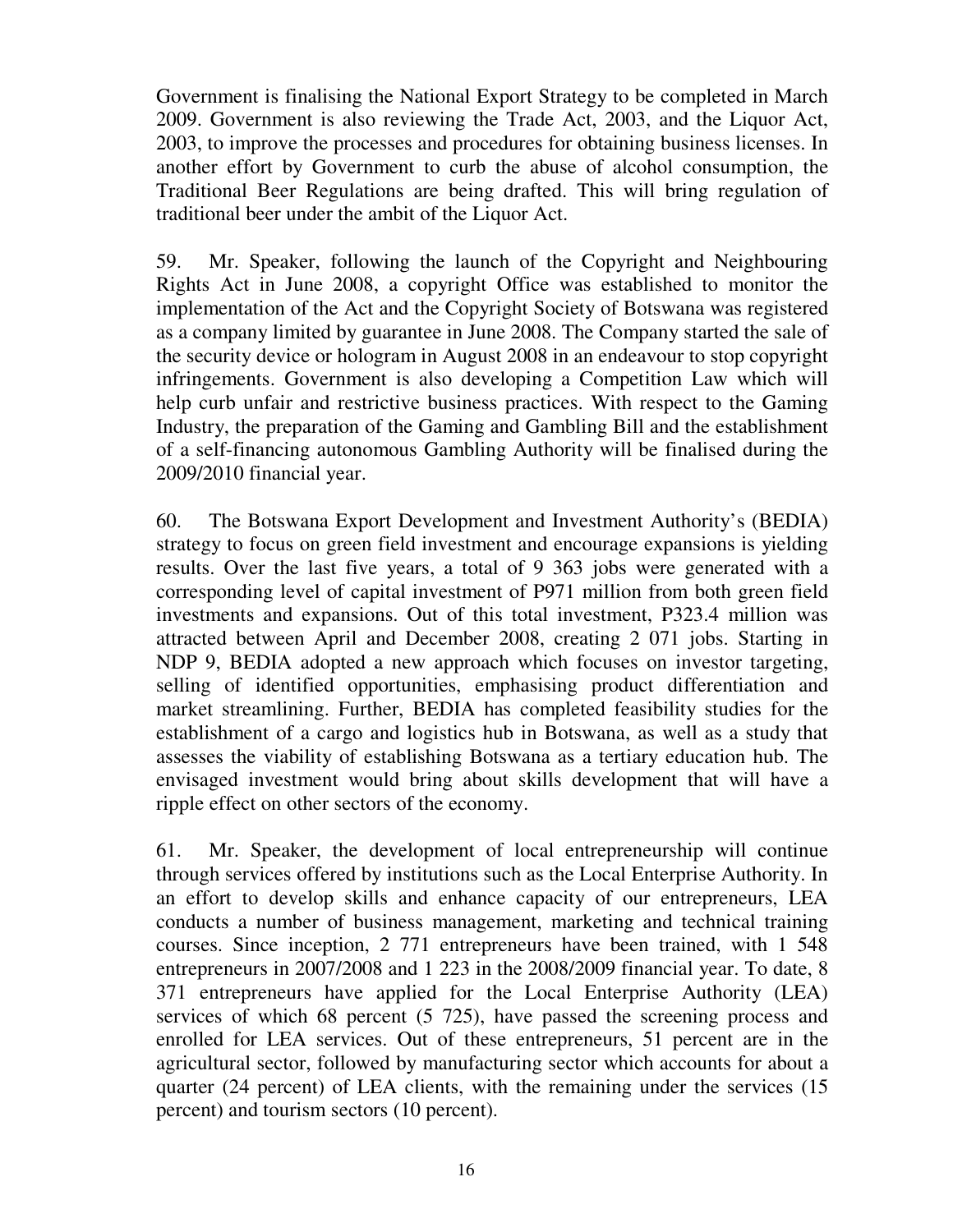62. Following a study on economic diversification of Selebi - Phikwe in 2006, a detailed six-year Medium Term Strategy and financing plan was developed. The Strategy contains a series of actions and projects in and around Selebi - Phikwe aimed at ensuring the viability of the town beyond the life expectancy of the mine in 2013. One of the key elements of the Strategy is the establishment of the Selebi - Phikwe Economic Diversification Unit (SPEDU) to spearhead the implementation of the regeneration programme. A senior official was seconded from my Ministry to set up the Unit and kick-start the process. Meanwhile, efforts are on-going to recruit a Coordinator for the Unit, and it is expected that the officer will be appointed by April 2009, while the project will be launched in early 2009.

## **Agriculture**

63. Mr. Speaker, over the years, the arable sub-sector's contribution to total output in the economy has been declining, mainly due to low rainfall, poor technology adoption by the farming community, particularly the small scale farmers whose production per unit area has been less than expected. In this regard, the National Agricultural Master Plan for Arable Agriculture and Dairy Development (NAMPAADD) was established to provide training on rain-fed, irrigated and dairy farming to demonstrate the economic viability and profitability of farming under Botswana's environment, through Pilot Training Farms. In order to improve farm efficiency, some technologies are promoted at the farms with the participation of farmers. Mr. Speaker, the onus is now upon farmers to seek financing through either banks or financing windows of Government like CEDA to adopt and use the technologies on their own farms. The focus of NAMPAADD during the next five years will be to assist investors to adopt and utilise technologies that would improve their farm efficiency and productivity.

64. The Arable Lands Development Programme (ALDEP) has been replaced by the Integrated Support Programme for Arable Agriculture Development or ISPAAD, to improve agriculture productivity through provision of subsidised inputs and services such as seeds, fertilizers, potable water, facilitation of access to credit as well as establishment of Agricultural Services Centres. The Programme is intended to increase grain production, promote food security at household and national levels, commercialise agriculture through mechanisation and improve extension outreach. Meanwhile, the feasibility study of the Zambezi Integrated Agro-Commercial Development Project is on-going and is scheduled for completion in May 2010.

#### **Minerals**

65. Mr. Speaker, the performance of the minerals sector was impressive during NDP 9, until the impact of the global financial crisis hit the industry. Diamond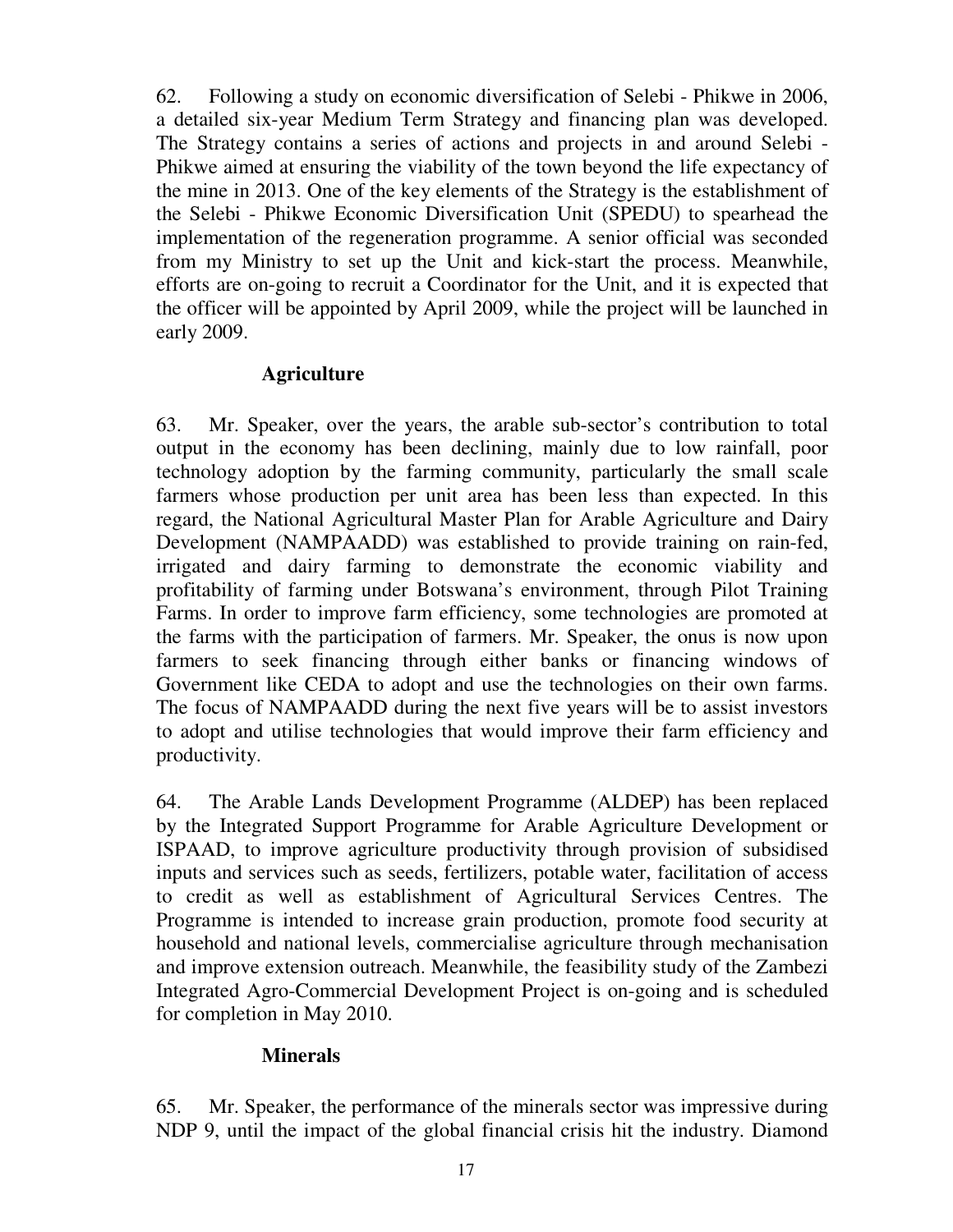production for 2008 was 32.6 million carats compared to 33.8 million carats in 2007. However, total sales volume for 2008 is estimated at 28.9 million carats, which is 17 percent lower than that of 2007. This is mainly due to diamonds not sold during November as planned owing to the depressed market. The diamond market performed exceptionally well during the first three quarters of 2008 which saw prices increasing by about 20 percent. However, the ensuing global financial crisis led to a sharp decline in commodity prices during the last quarter of 2008.

66. Diamond sales revenue is expected to decline by about 50 percent as prices are estimated to decrease by 15 percent, while production is expected to reduce by 35 percent. The new companies like DiamonEx and Messina Copper, which recently commissioned their operations, are most vulnerable to the crisis since they still have to service their debts and have no cash reserves.

67. A Diamond Hub was established in April 2008. The Hub has identified four major areas of concentration which include promotion and active facilitation of the diamond cutting and polishing sector; establishment of a rough and polished diamond trading facility; development of diamond jewellery manufacturing; and attraction of support industries. Already, 15 of the 16 licence holders are actively operating, while the sixteenth licence holder is preparing to start. The level of employment for these companies currently stands at 3 108 workers, which represents a 29 percent increase from February 2008.

68. Mr. Speaker, soda ash output for 2008 is estimated at 280 000 tonnes while salt production is estimated at 128 790 tonnes. Estimated salt sales for 2008 are 221 940 tonnes compared to 215 366 tonnes for 2007. Nickel, copper and cobalt total metal production for 2008 is estimated at 55 000 tonnes compared to 53 947 tonnes in 2007. The 2008 average prices as at December were \$9.57/lb for nickel and \$3.15/lb for copper, compared to \$16.25/lb for nickel and \$3.23/lb for copper in 2007.

69. Coal production at Morupule Colliery increased to 909 511 tonnes in 2008 compared to 828 164 tonnes in 2007. Coal production is mainly dependent on the major customer off-take like BPC, BCL and Botash. Similarly, Mupane Gold production increased to 3 176 kg, or 112 030 ounces, in 2008 compared to a production of 2 722 kg in 2007.

#### **Energy**

70. Mr. Speaker, electricity demand for the country is continuously increasing and currently the maximum demand is 530 MW. During 2008, electricity was in short supply due to reduction of 60 MW supply from South Africa. Morupule Power Station contributes 120MW and the balance is imported mainly from South Africa and Mozambique. However, there are still shortages of power resulting in load shedding on various occasions and locations. It is expected that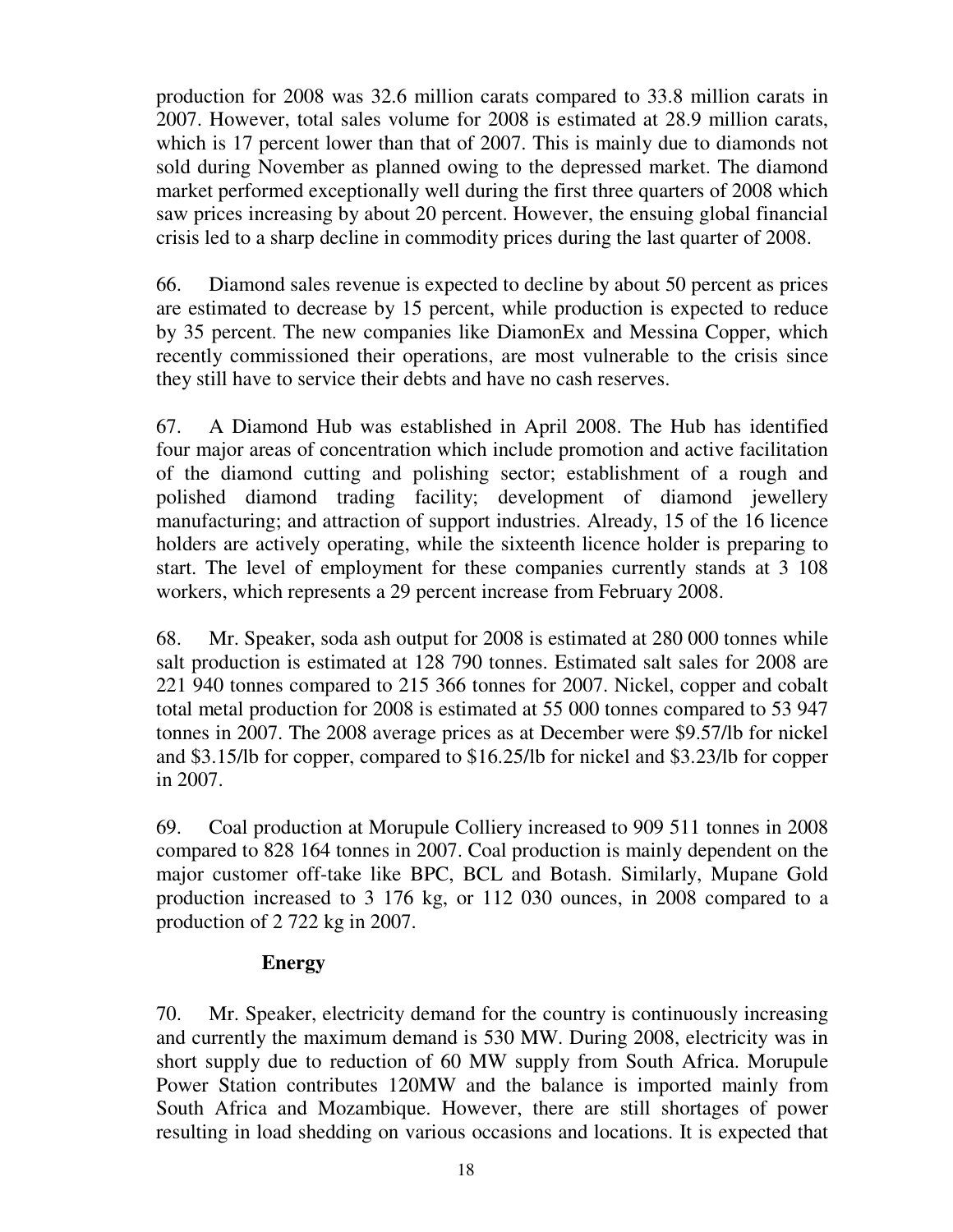this situation will improve upon completion of Morupule "B" Power Station Expansion Project in 2012. In addition, a substantial private sector energy project, which would use some of the extensive reserves of the Mmamabula coal field to generate power for both export to the South African market and for domestic supply, has been reconfigured by the project sponsors CIC Energy. The development now envisions a 1 200 megawatt power station, a nearby open cast coal mine, and coal washing facilities to provide clean-burning coal. This would assist in meeting the regional power requirement, provide greater energy security to Botswana, and further diversify our economy.

71. Government will continue to pursue the rural electrification programme given its potential impact on improving the economic and social lives of Batswana in the rural areas. By mid-November 2008, a total of 270 villages had been electrified. By the end of October 2008, 52.4 percent of households were connected to the national grid. Batswana are therefore urged to take advantage of the Rural Electrification Collective Scheme which offers Relaxed Repayment Terms.

72. The challenge of electricity shortage has given more prominence to energy saving. To bridge the gap between demand for and supply of electricity, Government has initiated various activities to implement the energy saving strategy. These include energy saving campaigns and use of more energy efficient lamps. For the medium to long term power supply solutions, Government intends to invest in photovoltaic power generation, bio-diesel production and installation of solar home systems for lighting in rural villages.

73. Energy efficiency is also given due consideration in the new building regulations by including a separate chapter on energy efficiency. During 2009/2010, more focus will be given to reduction of energy consumption in the industrial sector through energy audit and taking appropriate measures based on that audit. Measures will be taken to reduce electricity consumption in government buildings, such as replacement of inefficient lights by energy efficient ones. Due to the volatility in prices of petroleum products, Government has started to explore other possible alternative energy generation measures as a long term strategy. As such, an investigation was carried out to consider the possibility of producing and using bio-fuels in Botswana. This investigation revealed potential in bio-ethanol and bio-diesel. During NDP 10, Government will engage in projects geared towards the production and the use of these biofuels.

#### **Water**

74. Mr. Speaker, while it was planned to construct four dams during NDP 9, a fifth was added during the Plan period. Other than Ntimbale dam, the construction of other major dams is still on-going and it is expected that upon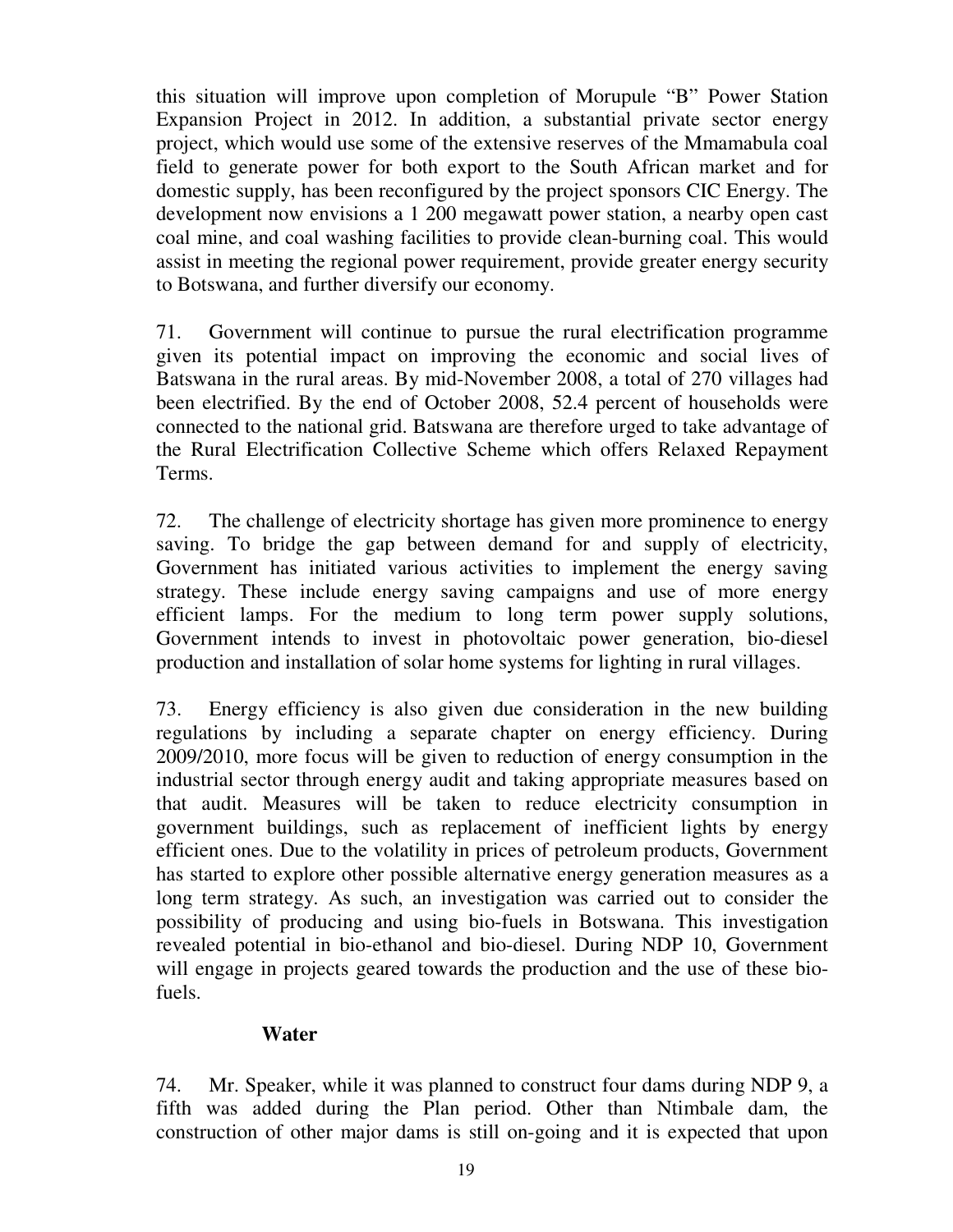their completion, the combined volume of dams will go up to 948 million cubic metres while their combined yield per annum will reach 147.9 million cubic metres. In an effort to provide and improve water supply, Government will continue to: undertake negotiations on shared water resources; use treated effluent; undertake institutional reforms; rehabilitate and upgrade pipe work distribution systems; and undertake research on appropriate technologies to improve water quality. The strategy on the conjunctive use of groundwater and surface water has been developed in the North-East through the Maitengwe Wellfield and Ntimbale Dam water scheme, which was commissioned in October, 2008. Thune Dam is still under design and its construction activities are expected to start in May 2009. Mosetse Dam is currently at design stage with construction expected to start in June 2009, while the Lower Notwane Dam is at its initial stages of implementation. Meanwhile, the Village Networks Project Rehabilitation, which will ensure that water losses are minimised and more plots and customers are connected in the major villages, is currently at design stage, with construction expected to commence mid-2009.

75. Water and sanitation reforms are being undertaken to address administrative and structural bottlenecks associated with multiple water authorities with a view to improving service delivery throughout the country. Government is also working on the modalities of implementing the recommendations of the National Water Master Plan Review, with particular emphasis on the separation of water distribution from water planning and development.

#### **Transport**

76. Mr. Speaker, to address the need to expand the capacity of our airports, a number of infrastructural developments were initiated during NDP 9. These include major airport development and expansion projects at Sir Seretse Khama, Maun, Francistown, Kasane, Serowe/Palapye, Hukuntsi, Tsabong and Tsodilo, as well as the improved navigational aids at several airports, which are expected to improve the air transportation system and enhance competitiveness. The establishment of the Civil Aviation Authority of Botswana as a regulator of the air transport services will further enhance the transport system. The Authority will take over all civil aviation activities, except the accident investigation function, from the Department of Civil Aviation following the approval of the Civil Aviation Authority (Amendment) Bill in November 2008. The objective is to establish a civil aviation structure that is efficient, effective and responsive to the dynamics of the aviation industry, the social and economic development as well as to the need for promoting trade and tourism.

77. NDP 9 planned road and bridge projects are at various stages of implementation. Completed projects include; Mopipi-Rakops, Letlhakeng-Dutlwe, Nelson Mandela and Lemmenyane drives, Dibete–Mahalapye,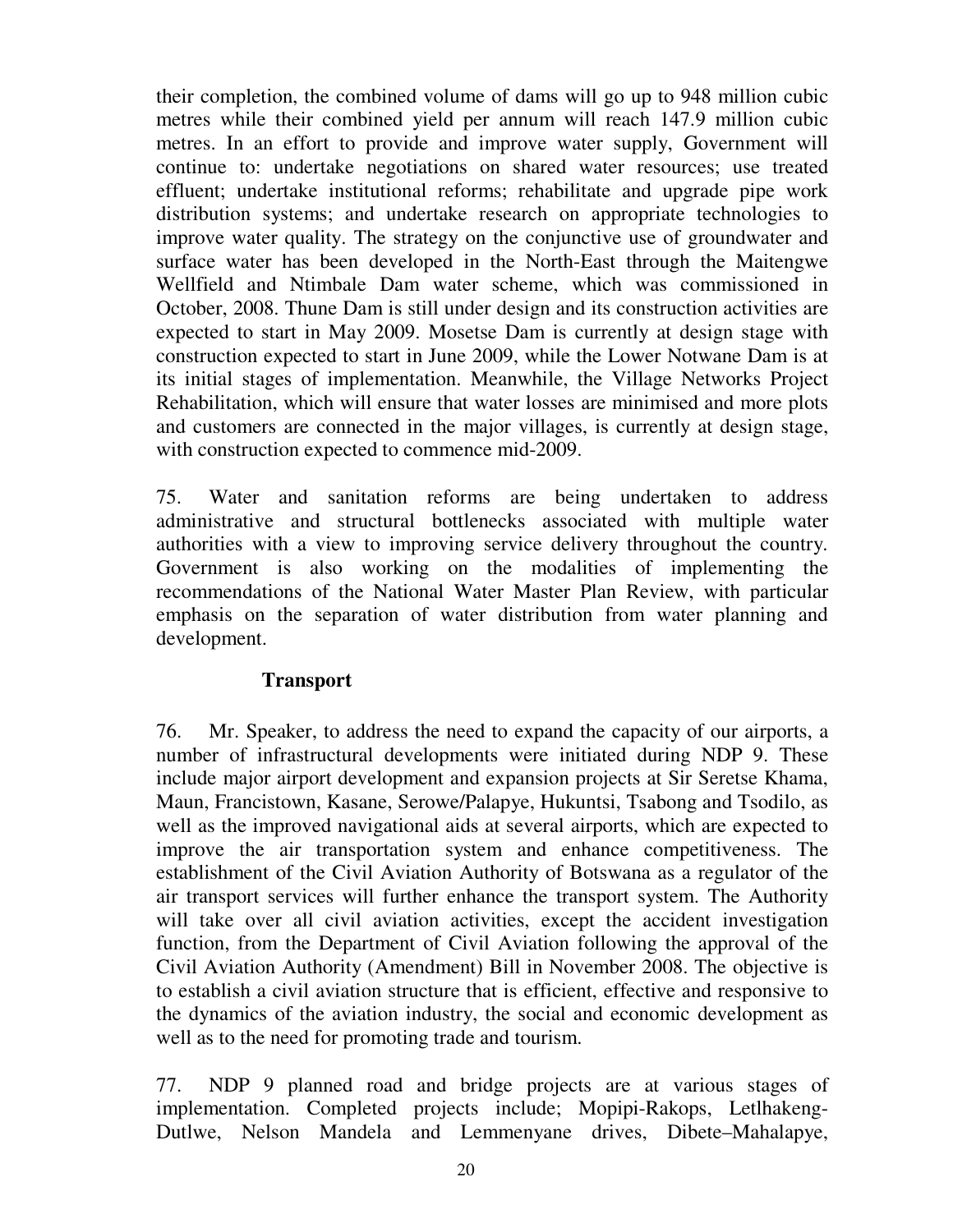Mahalapye-Kalamare, Thamaga and Tlokweng bridges, among others. On-going road projects include Dutlwe-Morwamosu, Sekoma-Kokotsha, Tsabong-Middlepits, Middlepits-Bokspits, Gaborone-Tlokweng Border Post, Western Bypass-Metsimotlhabe, Moshupa bridge and Lotlhakane Bridge. Construction of Nata-Kazungula, Francistown-Ramokgwebana, Kang-Hukuntsi, Ngoma-Kachikau roads are expected to start during the last quarter of 2008/2009.

#### **Information and Communications Technology**

78. Mr. Speaker, initiatives and projects during NDP 10 will be guided by the Maitlamo ICT Policy which was approved during NDP 9. In addition, the Botswana Innovation Hub is being set up as another strategy to facilitate the country's transformation into a knowledge economy. When fully operational during NDP10, the Hub will provide a platform where technology-driven and knowledge-intensive industry, researchers, higher education institutions and public sector would work together to foster innovation and new businesses.

79. To further augment and extend the reach of our existing national connectivity, the implementation of Nteletsa II Programme, under the Rural Telecommunications Development Strategy, has started with 103 villages out of a total of 197 villages in the programme. The roll-out of the services to these villages will be completed by December 2010. Contract negotiations are ongoing for the remaining 94 villages and the implementation will start by April 2009 and end by December 2010.

80. Government has started the implementation of the e-Government project that will integrate all the current and future information technology systems to be able to achieve a collaborative approach to service delivery. The project is divided into two phases; e-Information which will provide one entry gateway for communication with Government stakeholders, and the e–services which will provide an electronic platform for enhanced and automated service delivery. The two above mentioned phases will be delivered through a Government web-portal. The Government Portal and the e-services will start in 2009/2010, and the whole project is estimated to be completed by the end of the tenth National Development Plan.

# **Education and Skills Development**

81. Mr. Speaker, Government has developed a National Human Resources Development Strategy. The Strategy calls for a holistic and integrated approach to human resource capabilities and opportunities. During the next financial year, a National Human Resource Development Plan (NHRDP), which will guide training and match skills development with labour market needs as well as strategic national development directions, will be developed. The NHRDP will be implemented through sector Committees which will include representatives of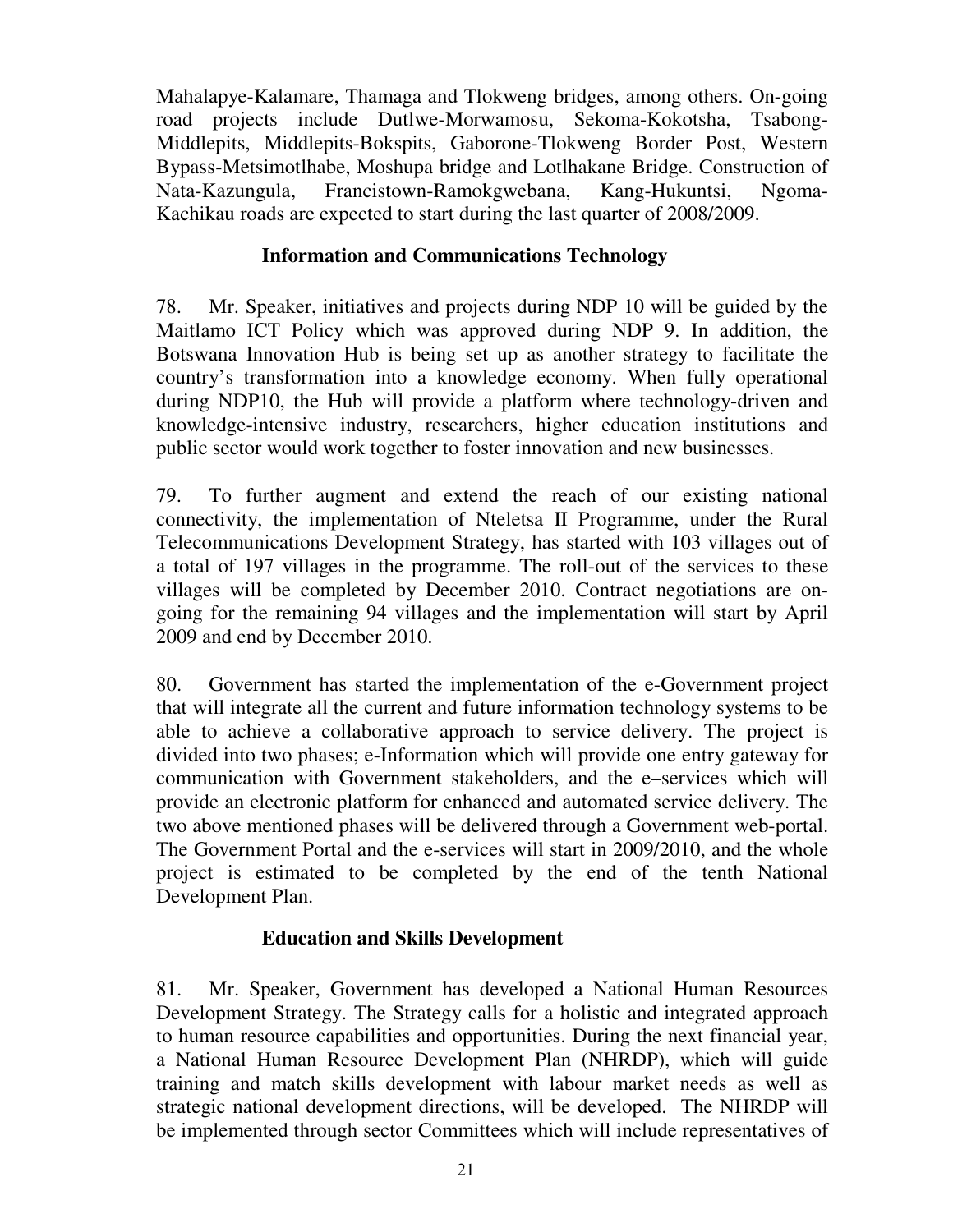all stakeholders. Other notable achievements during NDP 9 include increased access to tertiary education with student enrolment rising from just over 20 000 in 2003/2004 to 31 129 in 2007/2008, introduction and implementation of Early Childhood Care and Education Policy Guidelines in all urban and district councils, as well as refocusing of academic programmes in response to new needs and market demand. In this regard, a curriculum framework for preprimary education has been developed and that for primary education has been overhauled to emphasise mathematics, science, and entrepreneurship, among others. In addition, the examination system is being redesigned to emphasise higher order thinking skills to ensure that learning is outcome based and that learners acquire the right competencies at all levels of education.

82. A Vocational Training Fund, which is aimed at encouraging training at the workplace, was established in 2008. The Fund will improve cost sharing in the provision of vocational training and help close the demand-supply gap for skills in the economy. A Labour Market Observatory Unit will also be established for the purpose of ensuring the availability of labour market information to guide planning and skills development. The Unit is currently being set up in my Ministry and will be operational during 2009.

83. Mr. Speaker, the Education sector seeks to contribute towards the diversification of the economy by providing quality education, training and research in areas such as science and technology, mining, hospitality and tourism, and business management. Government will, therefore, continue to improve access, quality and relevance throughout all levels of the education system. In order to increase equity and access to education for learners with special needs, construction of a Centre for children with severe or multiple disabilities is in progress in Maun.

84. The establishment of a senior secondary school in Goodhope resulted in increased access to secondary school education which will be further increased upon the completion of the construction of four senior secondary schools at Mmadinare, Mogoditshane, Nata and Shakawe. The tenders for the construction work will be awarded before the end of this month and it is expected that the works will be completed in July 2010. When the new senior secondary schools come on stream, they will provide an additional 4 800 form four places and raise the transition rate to senior secondary education to 70 percent.

85. At tertiary level, Oodi College of Applied Arts and Technology is expected to start operating in July 2009 with an initial student intake of 250. Construction of the founding structures of Botswana International University of Science and Technology, and the University of Botswana expansion are also underway. Designs for Selebi-Phikwe College of Applied Arts and Technology are ongoing. The Tertiary Education Policy approved by the National Assembly in April 2008 outlines strategies that will be adopted for the next 20 years to address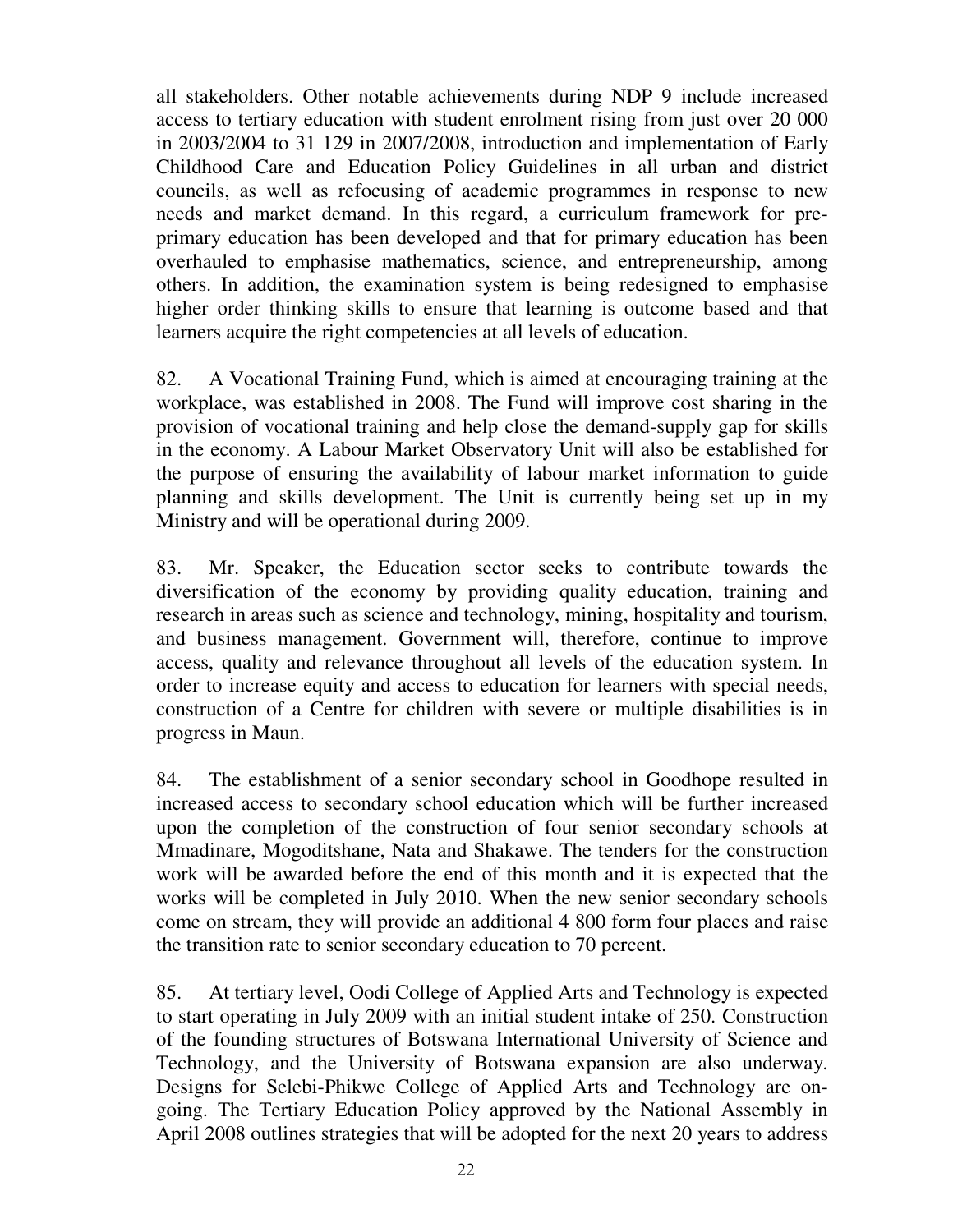challenges relating to access, quality, and relevance. The Policy aims to ensure that our tertiary institutions produce valuable and relevant research results to support industry and overall development. Implementation of the Policy has already started with the setting up of a High Level Multi-Stakeholder Team.

#### **Environment, Wildlife and Tourism**

86. Mr. Speaker, during NDP 9, the Environmental Impact Assessment Act of 2005 and the Community Based Natural Resource Management Policy of 2007 were approved, while a number of Acts and Policies were initiated and reviewed. Effective management of the environment will continue to be a priority during NDP 10 and beyond, as was the case in NDP 9. To facilitate this, a draft Environmental Management Act is being publicised to rationalise and harmonise the legislative instruments, and a draft bill will be tabled in Parliament during 2009/2010 financial year. In a related development, the Wildlife Conservation and National Parks Act of 1992 is being reviewed to take into account the scope and complexity of wildlife conservation and management. To address the emerging challenges of waste management in the country, the Waste Management Act of 1998 and the Atmospheric Pollution Prevention Act of 1971 will be reviewed to provide legal guidance in waste management, abatement and mitigation. The reviews are expected to be completed during the 2009/2010 financial year.

87. The tourism sector provides an opportunity to contribute to economic growth and diversification. Developments in the sector are guided by the Tourism Policy whose review started in February 2008 and will be completed during the next financial year. Construction of the Kgalagadi Transfrontier Park joint entrance gate between Botswana and South Africa is expected to be completed by the end of February 2009. This is a welcome development as tourists will now be served from one centre. In addition, 11 new lodge sites were awarded; in Kgalagadi Transfrontier Park, Central Kalahari Game Reserve, Makgadikgadi/Nxai Pans National Park and Chobe National Park. In a deliberate effort to promote the tourism industry, the Botswana Tourism Board has established an office in the United Kingdom, at the Botswana Embassy, while satellite and information offices are being opened in major centres in Botswana.

# **Lands and Housing**

88. Mr. Speaker, during NDP 9, availability of serviced land has been cited as a major constraint in areas such as tourism, residential, as well as commercial development. This is due mainly to limited private sector involvement in land delivery, unavailability of land to be serviced around urban areas such as Lobatse and Gaborone, substantial increase in the cost of development over the years, and encroachment of other uses into agricultural land. In order to deal with these constraints, various strategies to make land readily available for development will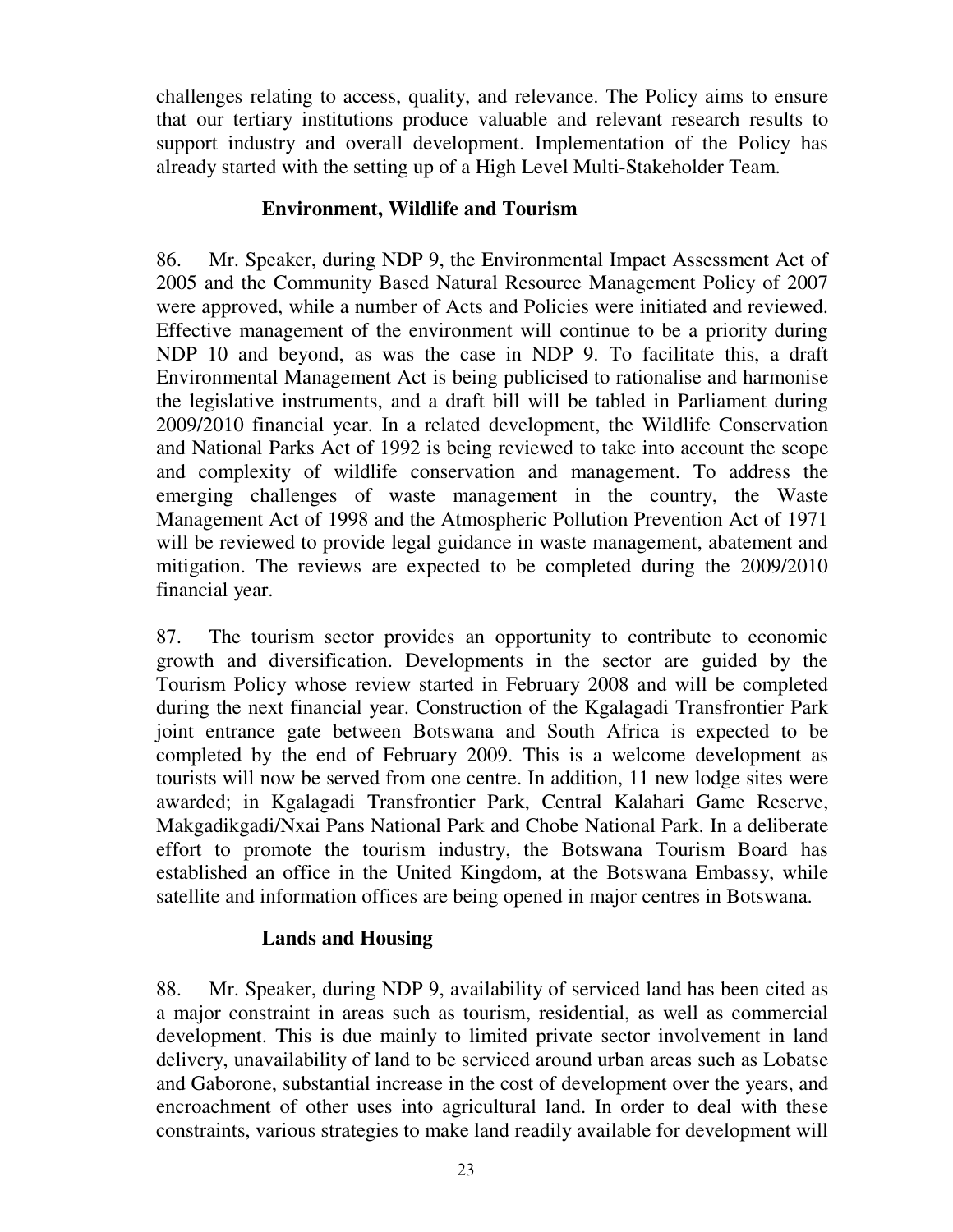be employed. These strategies include acquisition of freehold farms and creation of a land bank starting next financial year. In addition, land policing will be effected to avert illegal occupation and development of land. To operationalise this during 2009/2010, structures for monitoring compliance with existing laws will be set up, while regulations and procedures will also be developed. Guidelines will be reviewed to facilitate land servicing and extend the programme to rural centres. Further, to eliminate lengthy allocation processes for potential investors and ensuring best use of land, the strategy will entail reserving identified pieces of land for specific uses by the user Departments and Ministries. Already, 414 hectares have been reserved for the Ministry of Trade and Industry, while a total of 49 hectares were reserved for the Ministry of Agriculture during this financial year. Meanwhile, two Land Tribunals were established in Gaborone and Palapye to deal with land related disputes.

89. Through continuous Legislative and Policy Review, Government will harmonise land related Acts to: guide land administration; increase access to land; close the identified gaps; as well as to create an enabling environment for land use and development. In this light, the Tribal Land Act, Town and Country Planning Act, Land Survey Act, State Land Act and the Deeds Registry Act are under review. It is expected that the Bills will be tabled in Parliament during 2009/2010 financial year.

90. Mr. Speaker, despite a number of efforts to deliver housing accommodation and promote home ownership, decent quality shelter still remains a challenge. These efforts include housing delivery through such programmes as Self-Help Housing Agency (SHHA), Turnkey, Integrated Poverty Alleviation and Housing Scheme, Public Officer's Housing Scheme and the Botswana Housing Corporation (BHC) Programmes. For example, a total of 928 housing units have been constructed under the District Housing Programme while BHC has completed 2 957 houses against their target of 3 400 for NDP 9. Further, BHC in its home ownership promotion sold 3 494 houses, during NDP 9. The total number of beneficiaries under housing programmes was 1 684 in urban areas and 7 188 in rural areas, at a total cost of P169.7 billion. Government will continue to create opportunities for the promotion of home ownership and foster the creation of a conducive policy implementation environment to address issues of affordability, delivery and coverage of different social-income groups targeted by the housing programmes. This will involve the development of administrative, institutional and legislative frameworks to harmonise different pieces of legislation that impact on housing delivery. The process aims to create synergies with other actors such as financiers, developers and construction companies. Adequate research on available indigenous building materials will be undertaken with a view to encouraging their use. Some research on Kgalagadi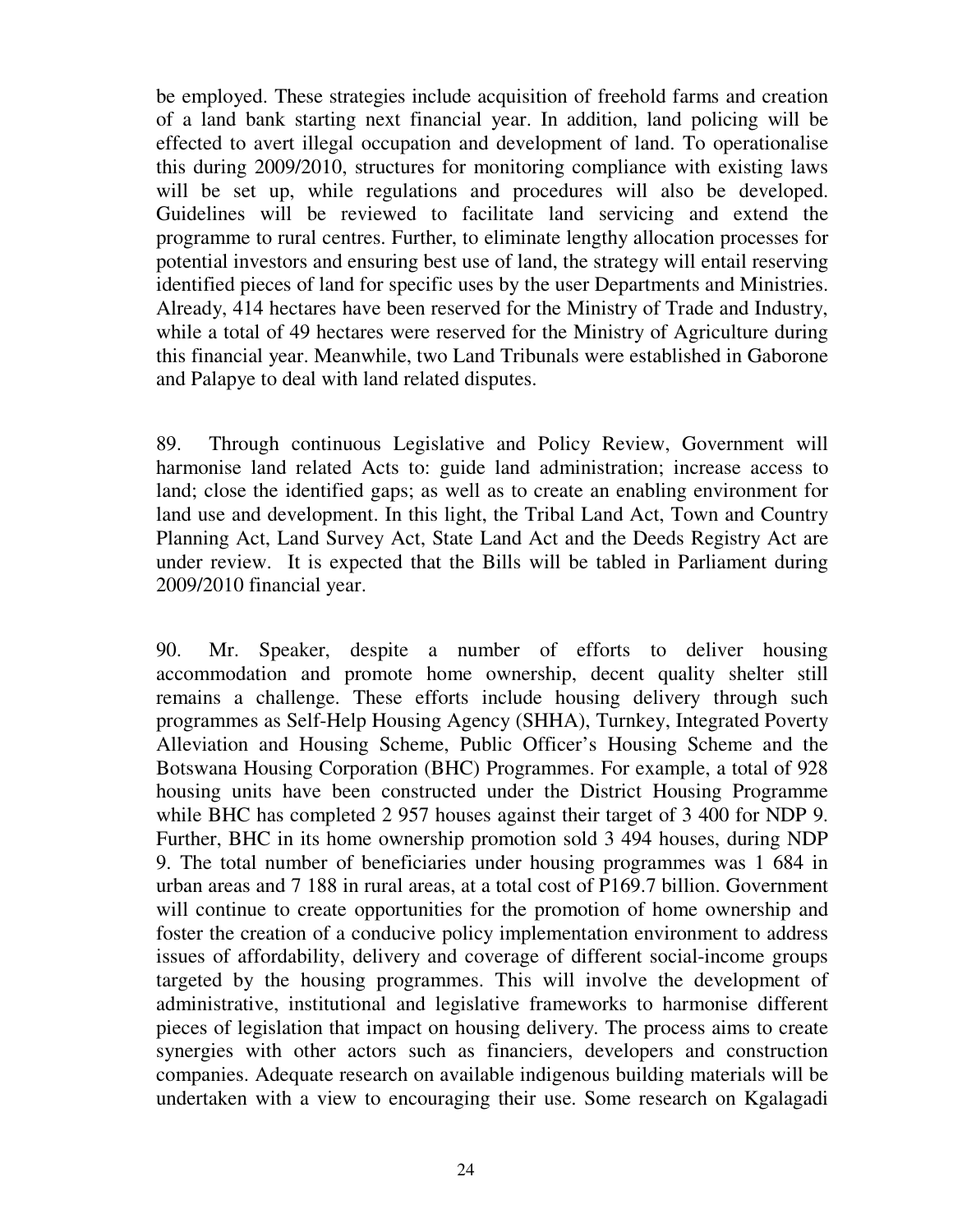sand is currently being undertaken by Botswana Technology Centre and will continue into NDP 10.

# **V. 2007/2008 BUDGET OUTTURN**

91. Mr. Speaker, the budget outturn for the 2007/2008 financial year was an overall surplus of P3.81 billion, compared to the estimated surplus of P787 million in the revised budget estimates. This substantial budget surplus was due to a combination of more than anticipated revenue earnings and significant under-spending of the total budget.

92. Total revenue and grants amounted to P28.63 billion, which was higher than the estimated P27.18 billion in the revised estimates, representing an increase of P1.45 billion or 5.35 percent. Mineral revenue, which comprised mineral tax and royalties and dividends recorded P12.33 billion which was 43.08 percent of total revenue and grants. This represented an increase of P1.44 billion or 13 percent increase compared to the revised estimate. The 9 percent increase in diamond prices above budget and 3 percent increase in the volume of diamonds sold contributed positively to this increase. VAT also recorded 13.2 percent increase over the revised budget attributable to an increase in collection of taxable goods and services due to enhanced growth of the economy and BURS performance. Customs and Excise recorded an increase of P436.47 million or 5.9 percent over the revised budget due to a positive adjustment received during the financial year.

93. Mr. Speaker, total expenditure and net lending amounted to P24.82 billion compared to P26.39 billion in the revised budget representing an under spending of P1.57 billion or about 5.95 percent. Out of this total, recurrent expenditure amounted to P18.58 billion compared to P18.73 billion in the revised estimates representing an under spending of P153.14 million.

94. Development expenditure recorded P6.55 billion which was an under expenditure of P1.17 billion or 15.19 percent below P7.72 billion in the revised estimates.

# **VI. 2008/2009 REVISED BUDGET ESTIMATES**

95. Mr. Speaker, the original estimates for 2008/2009 showed a small deficit of P331.19 million whilst the revised budget estimates shows a substantial budget deficit of P6.20 billion. The deficit is mainly due to the increases in the recurrent budget by P1.66 billion and the development budget by P3.99 billion with decrease in total revenue by P207.61 million.

96. These additional expenditures were approved by Parliament in December 2008 through Financial Paper No.1 of 2008/2009. The largest additions to the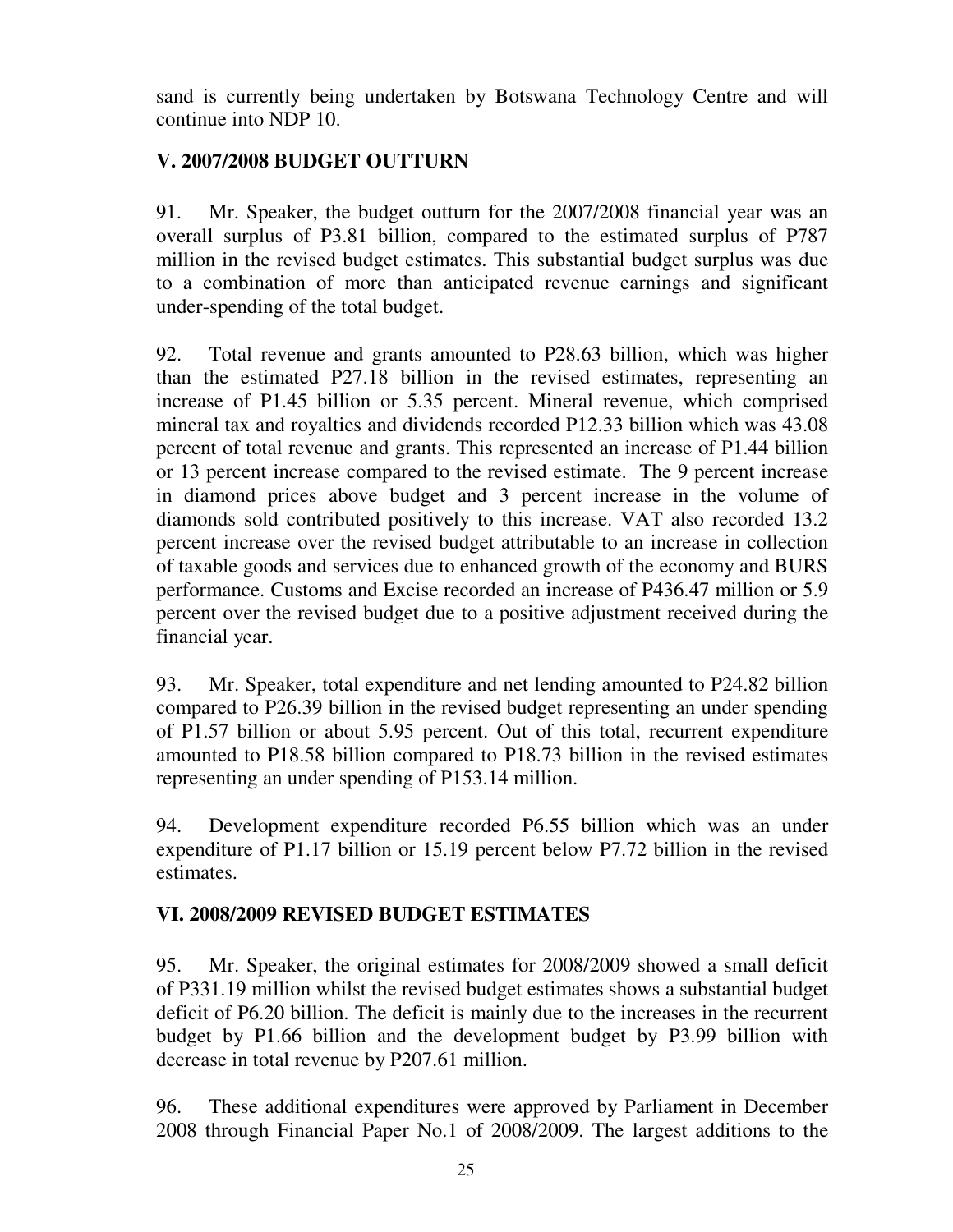recurrent budget were P915 million for the Ministry of Education and Skills Development to augment the vote for Post Secondary Schools Bursaries, P196 million for the Ministry of Works and Transport to accommodate increase in petrol and oil prices, and P191 million for the Ministry of Local Government mainly to cover the increase in personal emoluments due to the 15 percent salary increase effective from April 2008. An additional P140 million was approved under the Ministry of Finance and Development Planning to accommodate the increase in CEDA lending and restructuring arising from the 2008 review.

97. The development budget realised an increase of P4 billion over the original budget for the year. The largest additions were P1.85 billion to the Ministry of Minerals, Energy and Water Resources of which P1.5 billion was for the expansion of Morupule Power Station while the balance was for the Emergency Water Supply projects to address the water crisis in 76 villages, P464.8 million to the Ministry of Agriculture of which P190.8 million was for the Integrated Support Programme for Rainfed Arable Agriculture Development (ISPAAD), P224 million to implement measures aimed at mitigating the looming food crisis arising from increase in food prices and P50 million to address the outbreak of the Foot and Mouth Disease in some parts of the country; and P905 million to the Ministry of Local Government for the maintenance of Local Authority Infrastructure and Labour Intensive Public Works Programme to provide income support to the highly vulnerable groups of the society.

98. The revised total expenditure and net lending for 2008/2009 is estimated at P35.88 billion, with the revised development budget of P12.49 billion, recurrent budget of P23.50 billion and net lending of negative P116.51 million.

# **VII. 2009/2010 BUDGET PROPOSALS**

99. Mr. Speaker, preparation of the 2009/2010 budget began in September 2008 as the international financial crisis was starting to unfold. Those preparations followed the Fiscal Rule, approved in the Mid Term Review of NDP 9. In order to maintain a sustainable fiscal position, the Rule requires Government expenditure not to exceed 40 percent of forecast GDP. The MTR further set out to divide Government expenditure between the recurrent budget and development budget at 70 percent and 30 percent of the total budget by the end of NDP 9.

100. The forecast GDP in current prices that was used for the proposed budget anticipated a growth rate of 13 percent from 2008/2009 to P96 billion for the 2009/2010 financial year. The expenditure estimates almost achieved the 70:30 target division between the recurrent and development budgets, with 72.15 percent allocated to the recurrent budget and 27.85 percent to the development budget for 2009/2010.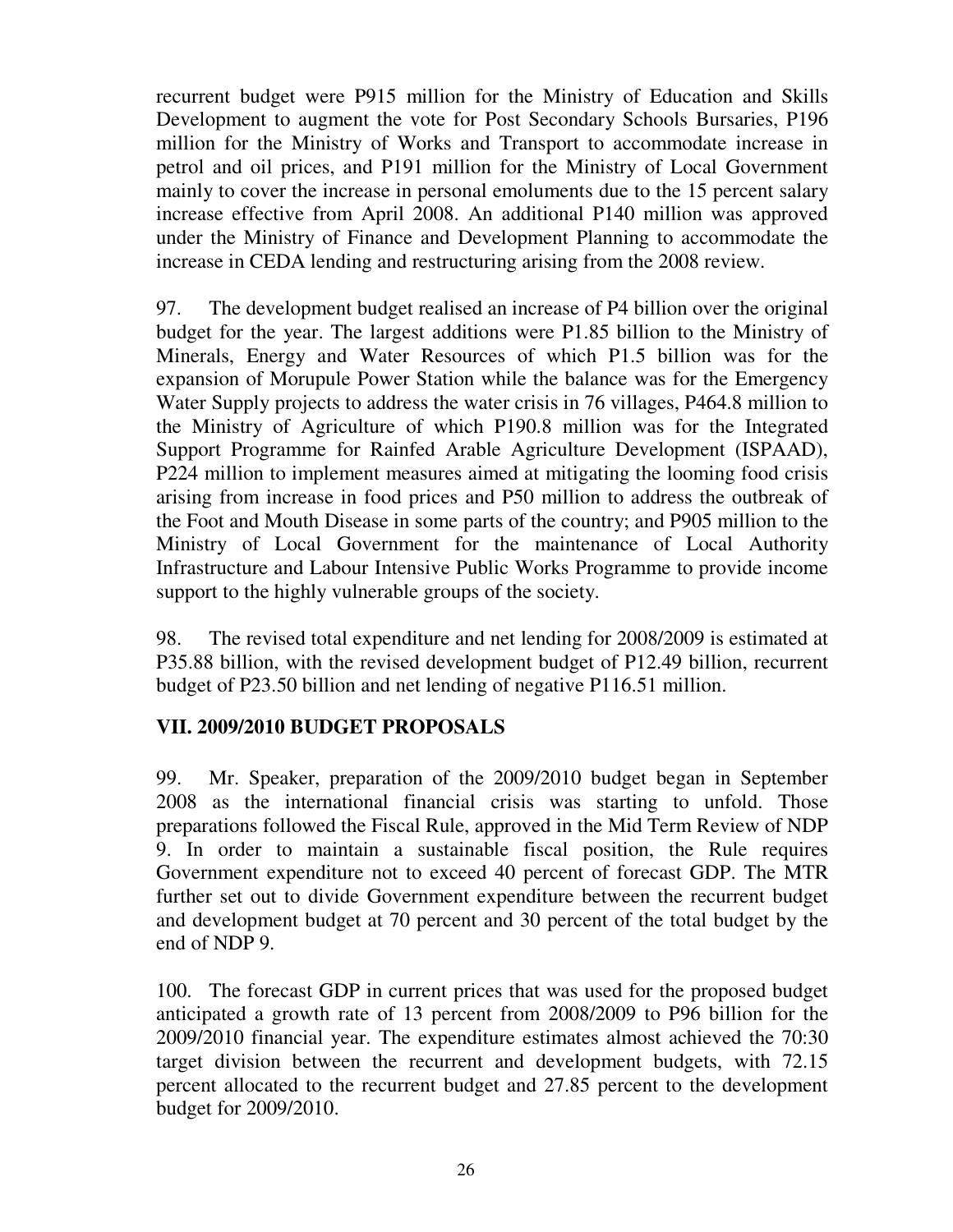#### **Revenues and Grants**

101. Mr. Speaker, total revenue and grants are estimated at P24.39 billion, with Customs and Excise revenue being the largest contributor at 28.97 percent. The second largest source is mineral revenue at 28.02 percent due to reduced diamond revenues for 2009, which are expected to be lower than in 2008. Diamond prices are also expected to be 15 percent lower than the 2008 price book. Therefore, the overall Debswana revenue is expected to decline by about 50 percent as a result of reduced production and low diamond prices due to the global financial and economic crisis. Bank of Botswana revenue for 2009/2010 is based on the assumption that the expected rate of return for the Pula Fund is 3.38 percent in terms of SDR and that the level of the Pula Fund will remain unchanged for the year.

#### **Recurrent Budget**

102. Mr. Speaker, the 2009/2010 recommended Recurrent Budget is P27.36 billion. This budget represents an increase of P3.9 billion or 16.4 percent over the 2008/2009 revised budget of P23.5 billion. The largest increase over the revised budget for the previous year was for the Ministries of Education and Skills Development (with P1.14 billion), Local Government (with P701 million), Health (with P366 million) and State President (with P422.55 million). Of the total Recurrent Budget, 93.1 percent is for Ministerial Budget, while 6.9 percent is for Statutory Expenditure. Add Back Items have the largest share of 38 percent, followed by Personal Emoluments with 35 percent and Other Charges at 21 percent of the total Recurrent Budget. Add Backs are items of expenditure which do not grow at departmental growth rates and/or generate offsetting revenue, such as pensions and gratuities, subventions to institutional organisations, as well as petrol, oil, lubricants and vehicle hire charges, which are revenue to the Central Transport Organisation, but expenditure to other departments.

103. The budget estimate for Statutory Expenditure is P1.92 billion. The major items under this category of expenditure are Public Debt Servicing at P506.7 million (i.e., repayment of loans and interest payments), Government contribution to the Public Officers Pension Fund at P834.68 million, Pensions and Gratuities at P302.65 million and miscellaneous statutory commitments, such as refunds of Income Tax, and annual subscriptions to international organisations at P252 million.

104. Mr. Speaker, provisions for the Ministries of Education and Skills Development (P7.57 billion or 29.4 percent); Local Government (P4.47 billion or 17.4 percent); State President (P3.38 billion or 13.2 percent) and Health (P2.20 billion or 8.6 percent), account for 68.6 percent of the total recommended Ministerial Recurrent Budget of P25.73 billion. Three Ministries of: Works and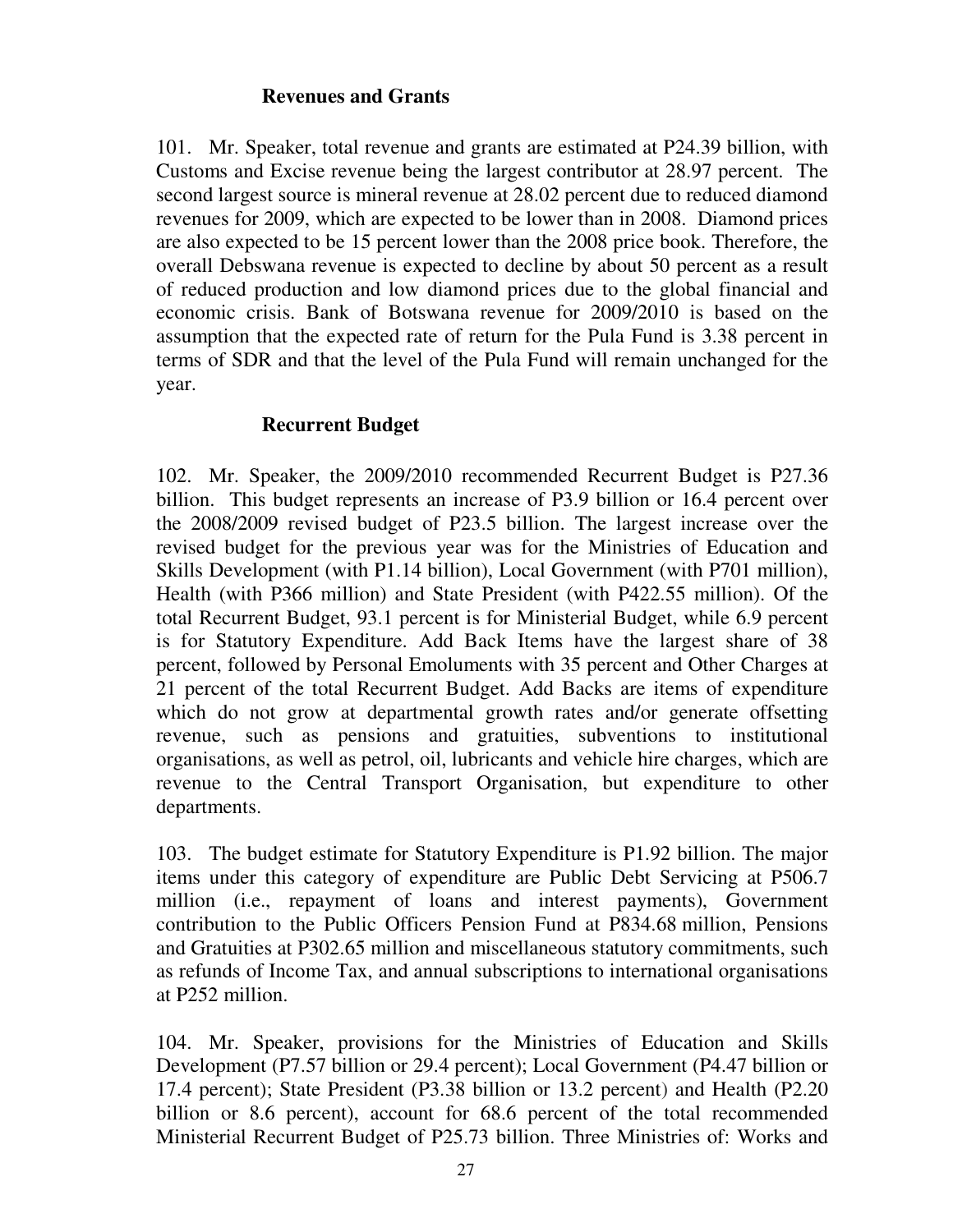Transport (P1.54 billion or 6 percent); Agriculture (P913.1 million or 3.6 percent); and Finance and Development Planning (P1.17 billion or 4.6 percent) account for 14.2 percent. Eight Ministries of: Minerals, Energy and Water Resources (P609.2 million or 2.4 percent); Communications, Science and Technology (P640.8 million or 2.5 percent); Lands and Housing (P643 million or 2.5 percent); Labour and Home Affairs (P625.2 million or 2.4 percent); Environment, Wildlife and Tourism (P443.5 million or 1.7 percent); Trade and Industry (P426.8 million or 1.7 percent); Foreign Affairs and International Cooperation (P332.7 million or 1.3 percent); Youth, Sports and Culture (P297.4 million or 1.2 percent) account for 15.7 percent, while the other seven Ministries share the remaining 1.4 percent of the total recommended Ministerial Budget.

105. For the 2009/2010 financial year, the manpower establishment for Government, excluding the BDF and the Local Authorities, is expected to grow by 1 610 new posts or 1.61 percent, at a cost of P135.4 million to reach the total recommended establishment of 101 780 posts. This represents a lower growth rate compared to the NDP 9 forecast of 1.9 percent. The major beneficiaries of this growth in manpower are Ministry of Education and Skills Development (733 new posts) mainly for new primary schools and to cater for the double shift programme, Ministry of Health (701 new posts) for new and upgraded health facilities and Ministry of Labour and Home Affairs (119 new posts) mainly for the new Department of National Internship Programme and Department of Immigration and Citizenship.

#### **Development Budget**

106. Mr. Speaker, the proposed development budget for 2009/2010 is P10.56 billion. The Ministry of State President, with a budget of P2.09 billion, takes the largest share (of 19.83 percent) of the proposed development budget, mainly accounted for by: the HIV/AIDS Programme at P838.8 million; the Botswana Defence Force at P500 million; and Police Facilities at P195 million; and by the Directorate of Intelligence and Security at P200 million. These four projects account for 83 percent of the Ministry of State President's budget.

107. The Ministry of Local Government, with a proposed budget of P1.45 billion, takes the second largest share (of 13.69 percent). Seven projects, namely, Village Infrastructure (with P242.3 million), District and Urban Roads (with P181.7 million), Infrastructure Maintenance (with P144.4 million), Primary Schools (with P200 million), Primary Health Facilities (with P125.2 million), Village Water Supply and Sewerage (with P120.6 million), and Municipal Services (with P88.2 million), account for 68 percent of the total Ministry's budget.

108. The third largest proposed allocation is for the Ministry of Works and Transport at P1.257 billion which is 11.90 percent of the overall proposed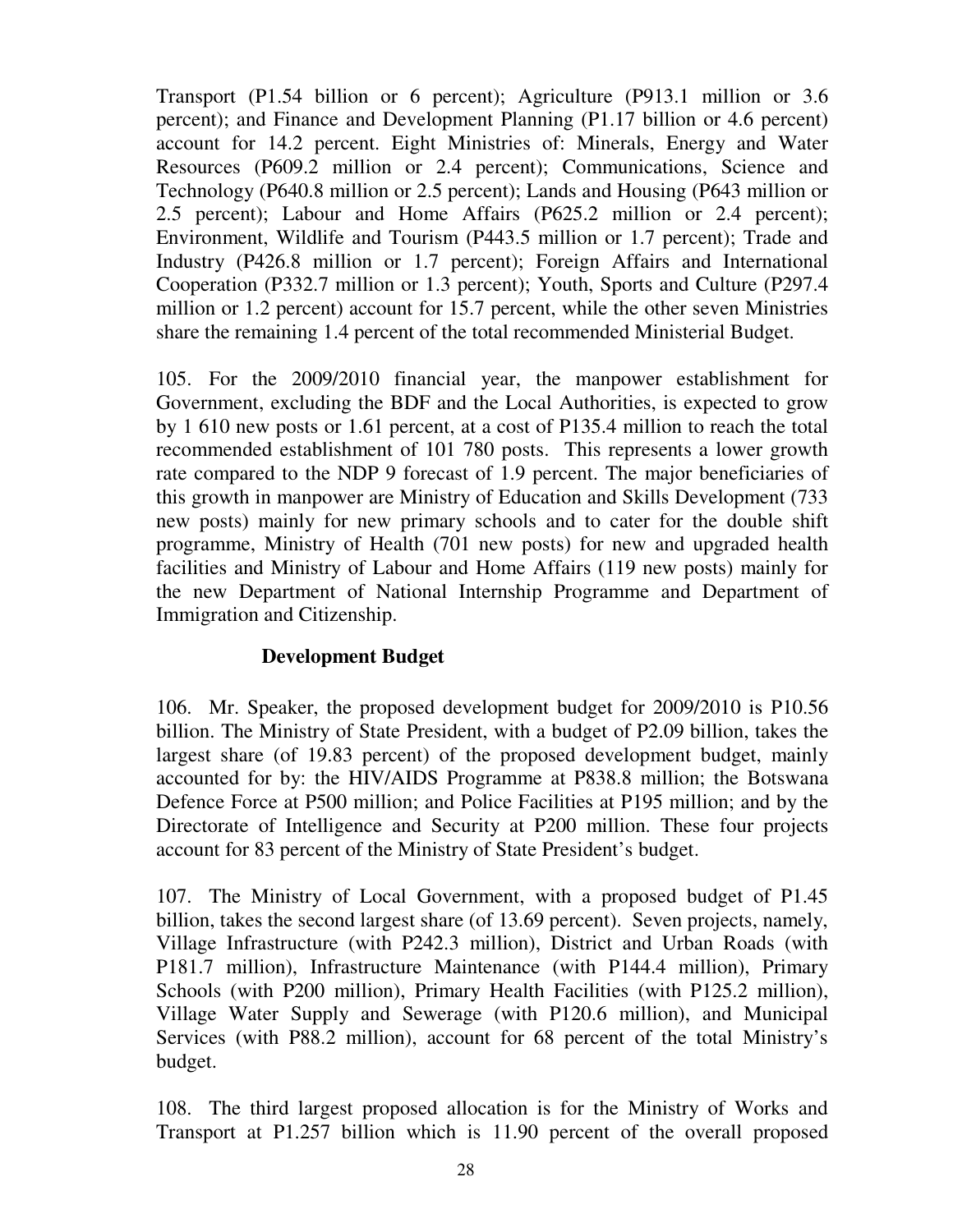budget. The Airports Infrastructure project takes the largest share at P477 million, followed by Bitumen and Trunk Roads Improvements project at P345 million and Secondary Roads Construction project at P143 million. These three projects constitute 77 percent of the Ministry's allocation.

109. Mr. Speaker, the Ministry with the fourth largest proposed allocation is the Ministry of Minerals, Energy and Water Resources at P965.7 million (or 9.15 percent). Within the Ministry, the Water Planning & Development Project is the largest programme, at P501.98 million, followed by Major Villages Water & Sanitation Projects at P224 million. These two projects account for 75 percent of the Ministry's budget. In particular, the allocation under the Water Planning  $\&$ Development Project is to cover the Thune and Dikgatlhong dams and the North South Carrier II as well as some emergency works.

110. The Ministry with the fifth largest proposed allocation is the Ministry of Education at P890.5 million (or 8.43 percent). Within the Ministry, Secondary Schools is the largest programme, at P556.5 million, followed by Colleges of Education at P145.3 million. These two projects account for 79 percent of the Ministry's budget. The allocation for the Secondary Schools project is to cover the construction of the four senior secondary schools at Mogoditshane, Nata, Mmadinare and Shakawe. The other fourteen Ministries/Departments share the remaining 37.0 percent of the development budget.

111. During 2009/2010, a total of P25.1 million will be spent on the procurement of 119 new Government vehicles under the development budget, while the running cost of the new vehicles is estimated at P3.42 million.

# **VIII. PUBLIC SERVICE SALARIES**

112. Mr. Speaker, the National, Employment, Manpower and Incomes Council met on  $26<sup>th</sup>$  January 2009 to consider a cost of living adjustment for the public sector. In light of the tight budgetary outlook arising from the unfolding global financial crisis and economic slow down, as well as the need for long-term sustainability and maintenance of employment, the Council recommended, and Government has agreed, that there be no public sector cost of living adjustment during the 2009/2010 financial year.

#### **IX. OVERALL BALANCE**

113. Mr. Speaker, preparation of this budget has been made extraordinarily difficult by the rapidly evolving international financial and economic crisis. The expenditure and net lending for 2009/2010 in the Estimates document is P37.79 billion, which is an increase of 5.3 percent over the current year's revised estimate of P35.88 billion and is a little less than 40 percent of the GDP forecast used for the coming financial year, in keeping with the Fiscal Rule. Since our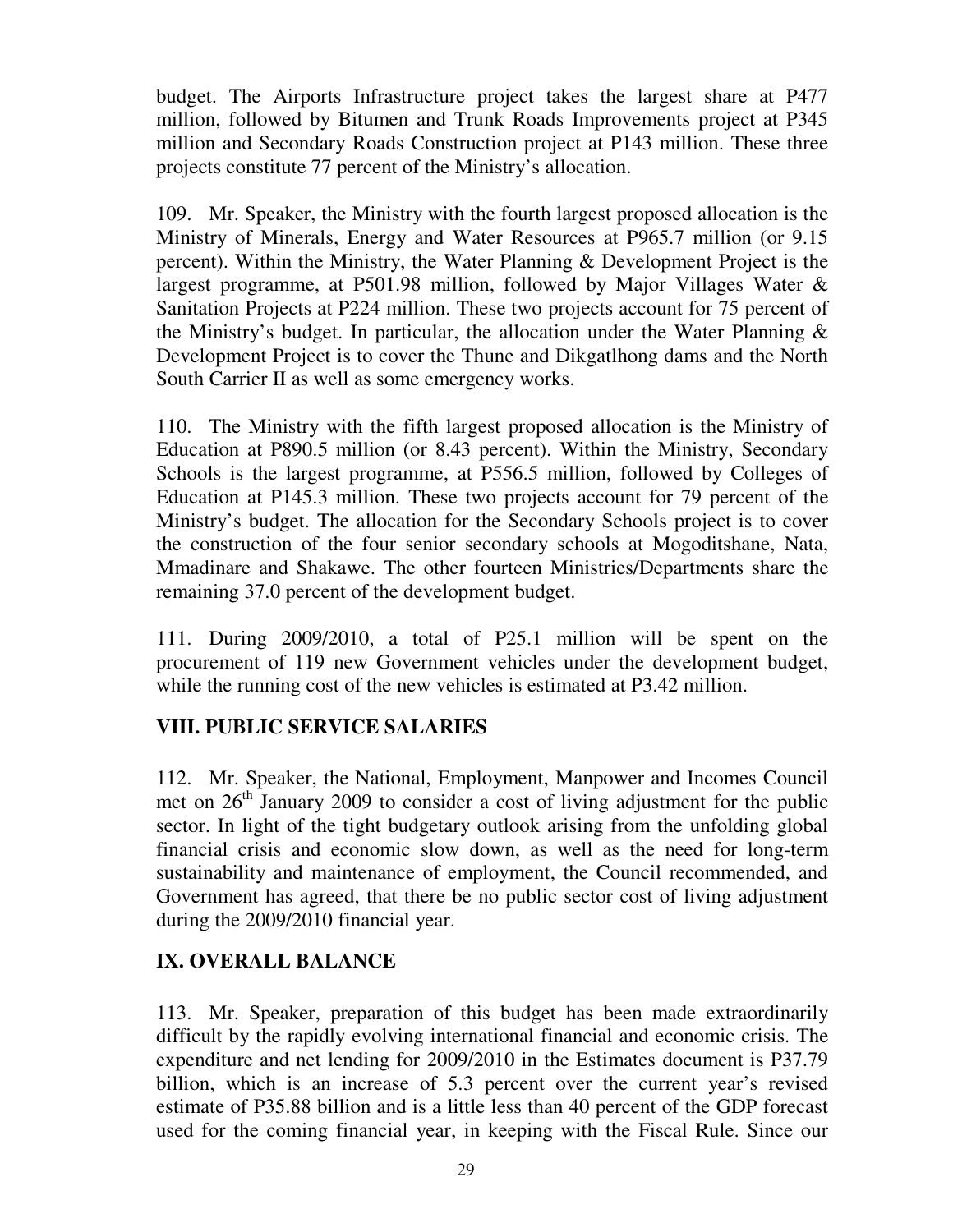GDP and Government revenue will both be adversely affected by the deteriorating world economy, we must now anticipate that both GDP and Government revenues will be substantially lower. Yet, because the situation is still evolving, it is by no means clear just how big these effects will be. The revenue picture in the Estimates document reflects the latest available information as of January 2009. If we permit total expenditure of the magnitude outlined in the Estimates document, the net result would be a budget deficit amounting to P13.4 billion.

114. Mr. Speaker, while under normal conditions a deficit of that magnitude would not be prudent, at the same time, we must recognise that in the extraordinary circumstances such as these, a fiscal stimulus to boost growth and employment in the economy is appropriate. This is in line with Government policy of balancing its budget over the medium term and accumulating surpluses during good years to assist during lean times. It is clear that in these circumstances we must be prepared to run a deficit to help stabilise the domestic economy, while recognising there must be a limit. Consequently, over the coming months we will continue to evaluate our situation and adjust Government spending accordingly. In so doing, all Government projects and programmes as well as recurrent expenditure will be reviewed to ensure cost-effective use of public funds. Further, we will seek to limit total Government expenditure in light of the evolving situation to a deficit of no more than 10 percent of GDP averaged over the two financial years 2009/2010 and 2010/2011. The deficit will be financed largely by drawing from our savings, and where favourable financing is available, by borrowing.

# **X. FISCAL LEGISLATION**

115. Mr. Speaker, in the 2008 Budget Speech, I announced that Government would undertake a comprehensive review of the Income Tax Act and Value Added Tax Act with the objective of simplifying the law, improving an enabling environment for investors and enhancing tax compliance. Since the Income Tax Act was consolidated in 1995, the Act has been amended regularly in line with the development of the economy. While these amendments were made in order to keep pace with the development of the economy and to further simplify the structure of the tax system, gaps may have been created. To address these deficiencies, both our Income Tax Act and the Value Added Tax Act were reviewed with the assistance of a consultant and the Taxation Review Committee. The report of the study is currently being studied by stakeholders and the resulting recommendations will be submitted to Cabinet and Parliament for approval later in the year.

116. During NDP 9, a number of developments including the devolution of certain authority from the Ministry of Finance and Development Planning to line Ministries, such as allowing Ministries to approve their project memoranda up to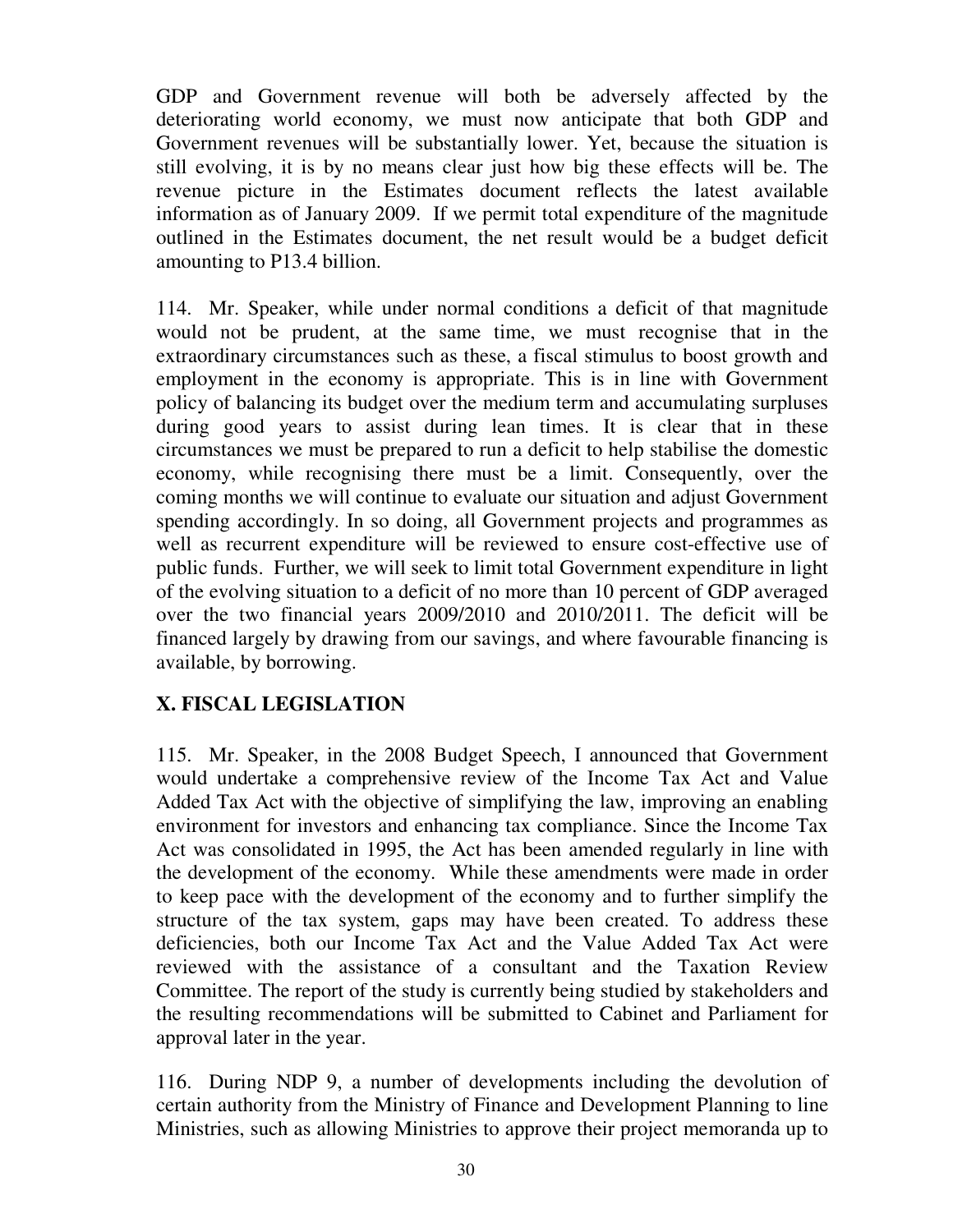a threshold of P10 million, were undertaken. Significant benefits in terms of financial control, access to management information, expediting of processes and statutory financial reporting were partly due to the implementation of the Government Accounting and Budgeting System, commonly known as GABS, which was introduced in 2005. These developments necessitated the review of the Finance and Audit Act, which is at an advanced stage. Meanwhile, a Draft Financial Reporting Bill 2008 which is intended to repeal and replace the Botswana Institute of Accountants Act of 1988 is to be presented to the National Assembly during 2009. The Bill will facilitate establishment of the Botswana Accounting Oversight Board as an independent regulatory body to oversee the accounting and auditing profession, with focus on the reporting of financial matters of Public Interest Entities. Meanwhile, the threshold for Ministerial Tender Committees will be increased from P5 million to P10 million during the 2009/2010 financial year.

# **XI. CONCLUSION**

117. Mr. Speaker, the proposed budget for 2009/2010 is relatively ambitious with the intention to catalyse economic growth which would lead to more employment opportunities and improved conditions of living for Batswana. I must hasten to add that, in the circumstances facing the nation today, it is even more critical for us to emphasise financial discipline and budget sustainability. It is for these reasons that during 2009/2010 and beyond there will be belttightening measures in Government, all aimed at improving efficiency in spending. This will go hand in hand with vigilant planning, prioritisation and the financing of carefully thought-out sustainable development projects and programmes.

118. The budget deficit will be financed by drawing down part of Government's reserves that have been built up over the years, but especially during the recent boom period and by borrowing both domestically and internationally. This is in keeping with Government's role of stabilising the economy. In boom times we do not spend all our income so that in recessions we are able to draw on our savings. Government will also finance some projects by borrowing. Let me add a word of caution, however. All projects and programmes, whether financed by current revenues or from our savings or by borrowing, must ensure cost-effective use of public funds. If we fail to use our resources productively, the stabilisation will be short-lived. Our savings will have been used up without adding to future income, and our ability to borrow at reasonable rates to finance projects in the future will be limited. The size of Government expenditure would then have to be curtailed dramatically. At this stage, we should undertake whatever reforms are necessary, with all deliberate speed, and avoid abrupt and painful externally imposed adjustment in the future.